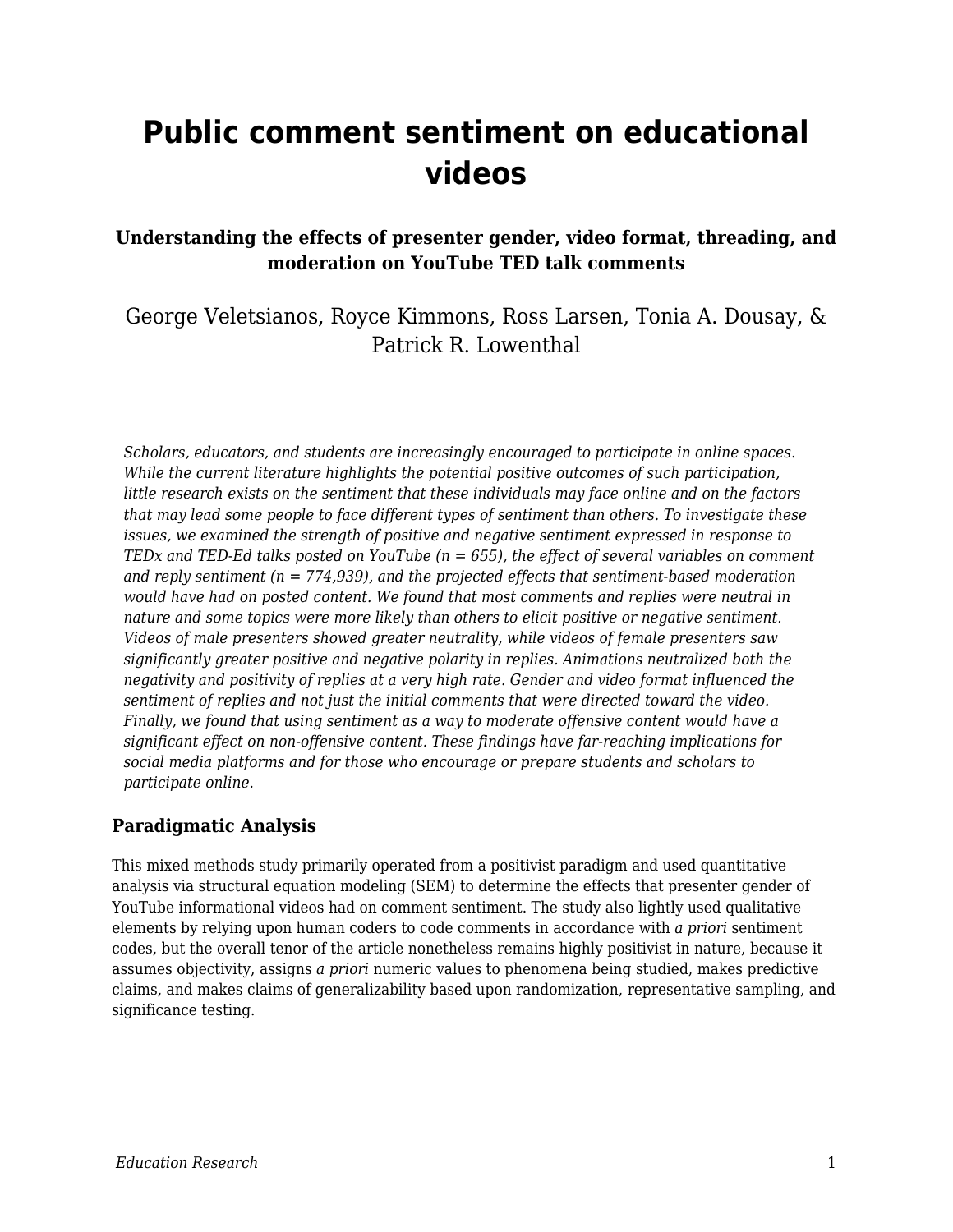# **Introduction**

Public online spaces, such as social media, have often been promoted as places that are fit for teaching and learning. From Jenkin's work on participatory cultures (Jenkins, 2006a, 2006b) to online learning approaches founded upon networked learning principles (Goodyear, 2005; Steeples, Jones, & Goodyear, 2002), to scholars' efforts to engage large and diverse publics via networked technologies (Veletsianos & Kimmons, 2012), the public Web has often been characterized and envisioned as a democratizing space that could foster interaction, collaboration, and debate (Shirky, 2008; Van Dijk, 2012). These positive aspects of the Web however, are neither guaranteed nor established in all contexts. Recent research demonstrates that public online spaces may reinforce social stratification, yielding unequal benefits for different participants (Huang, Cotten, & Rikard, 2017; Robinson et al., 2015; Yates, Kirby, & Lockley, 2015), foster abuse and harassment (Duggan, 2014; Ybarra & Mitchell, 2008; Winkelman, Early, Walker, Chu, & Yick-Flanagan, 2015), limit diversity of opinion and conversation by encouraging echo chambers (Flaxman, Goel, & Rao, 2013, 2016), and in general reflect and reinforce sociocultural biases.

The literature on the educational uses of the public Web focuses largely on ways to design or use online media to engender more positive learning experiences (see Conole & Alevizou, 2010; Tess, 2013). Nevertheless, as the public Web begins to permeate every aspect of scholarly activity, as students are asked to participate in online communities or as scholars are encouraged to "go online," create a digital identity, and expand the impact and reach of their scholarship (Lowenthal, Dunlap, & Stitson, 2016; Watters, 2016; Weller, 2011), we need to be cognizant of the fact that emerging research suggests that negative reactions, harassment, and incivility feature prominently on the Web.

This study therefore, was developed to gain a better understanding of the sentiment that educators and scholars may face in online contexts. Are educators and scholars exposed to negative sentiments when participating online? What variables might mediate their exposure to negativity? Does comment moderation curtail negativity? The results of prior research suggest that gender, video format, and comment moderation may have significant relationships to sentiment toward videos that scholars post online. To explore sentiment toward public scholarly content, we analyzed YouTube comments posted in response to TED-style talks. In particular, we ask what sentiment is expressed toward scholars, how the gender and delivery format influence expressed sentiment, and whether active comment moderation has any impact on overall sentiment expressed. Following a review of the literature relevant to this topic, we describe the methods used, present our findings, and conclude with a discussion of these findings in the context of current literature.

# **Literature Review**

Incivility happens everywhere. Thus, we are not surprised to find incivility online. Using the public Web, and specifically social media, for educational purposes can expose teachers and students to unwanted, rude, harassing, or, in general, unsociable behavior. However, educators are traditionally not used to incivility in the classroom (see also Bjorklund & Rehling, 2009). Thus, we are interested in how sentiment, and especially incivility, manifests itself on the public Web in educational spaces. Building upon the work of Tsuo, Thelwall, Mongeon, and Sugimoto (2015) who investigated sentiment expressed in comments toward a sample of TED talks, we conducted a census study of the sentiment in the comments of TED-type videos posted on YouTube. In the following section, we summarize the literature on sentiment and incivility to ground our study.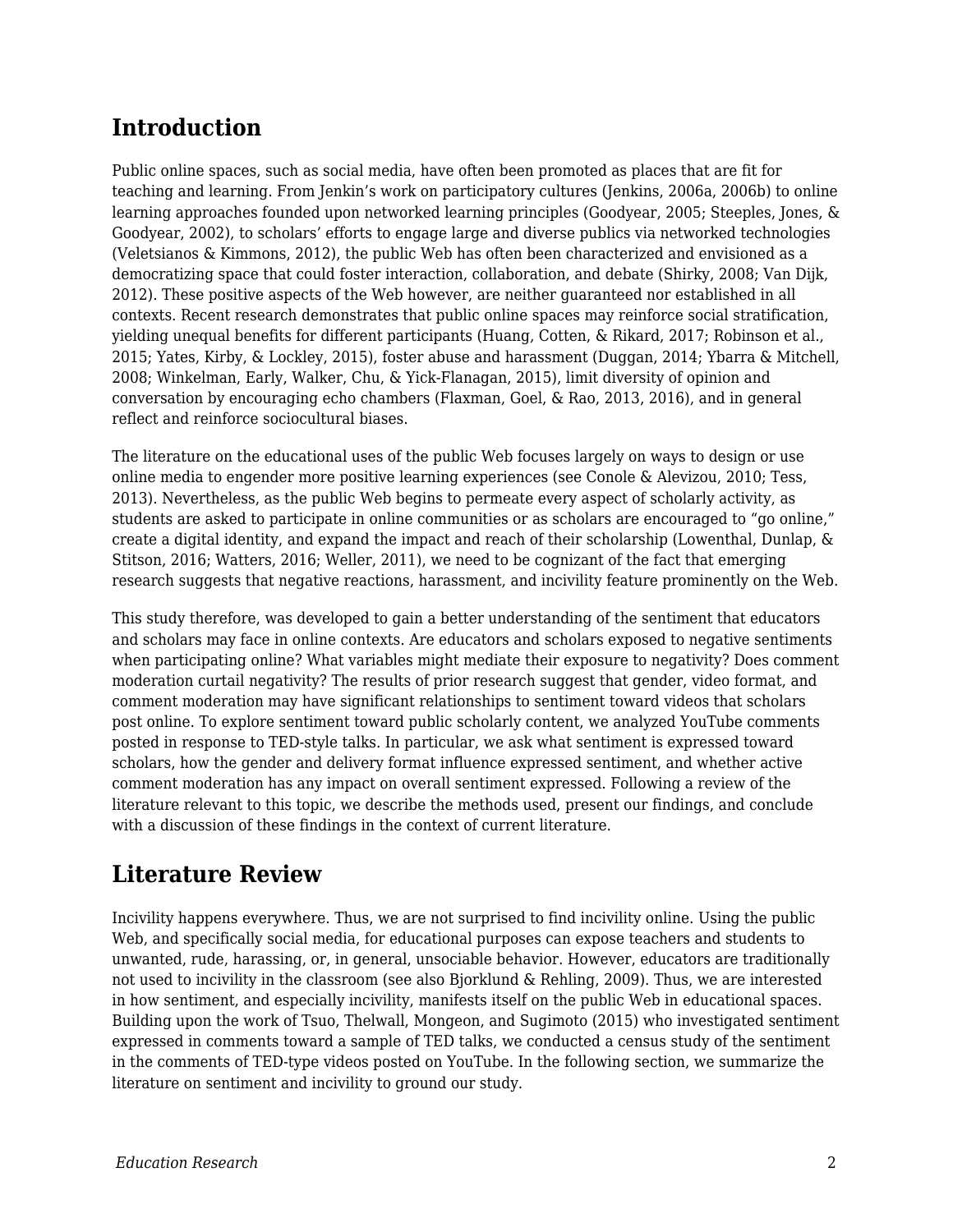#### **Sentiment**

Ortigosa, Martín, and Carro (2014) defined sentiment simply as "'a personal positive or negative feeling or opinion"' (p. 528). Sentiment is a fact of life; everyone has feelings and opinions. These feelings influence what people say and how they say it and in turn how people communicate and interact, whether online or face-to-face. However, online communication--which is still primarily textbased--differs from face-to-face communication in many ways. For instance, online communication lacks the visual and nonverbal cues that people use to express sentiment. Thus, when communicating online, phrasing, terminology, and use of capital letters/symbols all contribute to the underlying meaning of text and the mood or personal state of the author (Bollen, Mao, & Pepe, 2011). Sentiment is important because it can convey deeper meaning, revealing positive and negative aspects of opinions (Pang & Lee, 2008), personal levels of happiness or sadness (Dodds & Danforth, 2010), or even emotional health (Kramer, 2010).

Sentiment stems from personal emotion and motivation, drawing upon perspective, experience, persona, and more. However, external factors such as political, cultural, and economic events influence and correlate with sentiment (Bollen, Mao, & Pepe, 2011; Thelwall, Buckley, & Paltoglou, 2012). When trending topics involve tragedy, sentiment can range from sorrow to outrage. When trending topics involve national holidays, sentiment can range from happiness to patriotism. As the world increasingly turns to the Web for a variety of social interaction, sentiment takes on a larger role in terms of how and why we engage or disengage.

However, unlike in the past, people's daily use of the public Web, and specifically social media, puts their feelings and opinions--that is, their sentiment--on display for the world to see. This in turn has sparked new interest in sentiment analysis or opinion mining, which Medhat, Hassan, and Korashy (2014) explain is "the computational study of people's opinions, attitudes and emotions toward an entity" (p. 1093). Early research using sentiment focused mostly on understanding public sentiment on politics (see Rowe, 2015) or products/services (see Turney, 2002; Pang, Lee, & Valithyanathan, 2002). However, researchers have begun to use sentiment analysis to better understand the nuances of online communication, to include impacts on interaction, effects of negativity and trolling, how gender factors into interaction, and the underlying causes of these behaviors. Cambria, Schuller, Xia, and Havasi (2013) argued that "although commonly used interchangeably to denote the same field of study, opinion mining and sentiment analysis actually focus on polarity and emotion recognition, respectively. Because the identification of sentiment is often exploited for detecting polarity; however, the two fields are usually combined under the same umbrella or even used as synonyms" (p. 15). This combination creates a rich foundation upon which research and conversations surrounding online discourse may occur.

#### **Format**

The question of format or platform emerges as another component to the sentiment and online communication phenomenon. In other words, do different formats; e.g., YouTube or Instagram, or platforms of sharing; e.g., news media or social media, invite different sentiment or encounter more comments of negativity in public responses? Given the relative infancy of this line of inquiry, emerging research gives us little insight into what we might expect. For example, Ksiazek, Peer, and Lessard (2016) found that, "viewers of online news videos are more likely to engage in user–content interaction for popular videos, but are more likely to engage in user–user interaction with less popular ones" (p. 513). The researchers further noted that public measures, such as liking, commenting, and sharing, contribute to this definition of popularity and sometimes do not reflect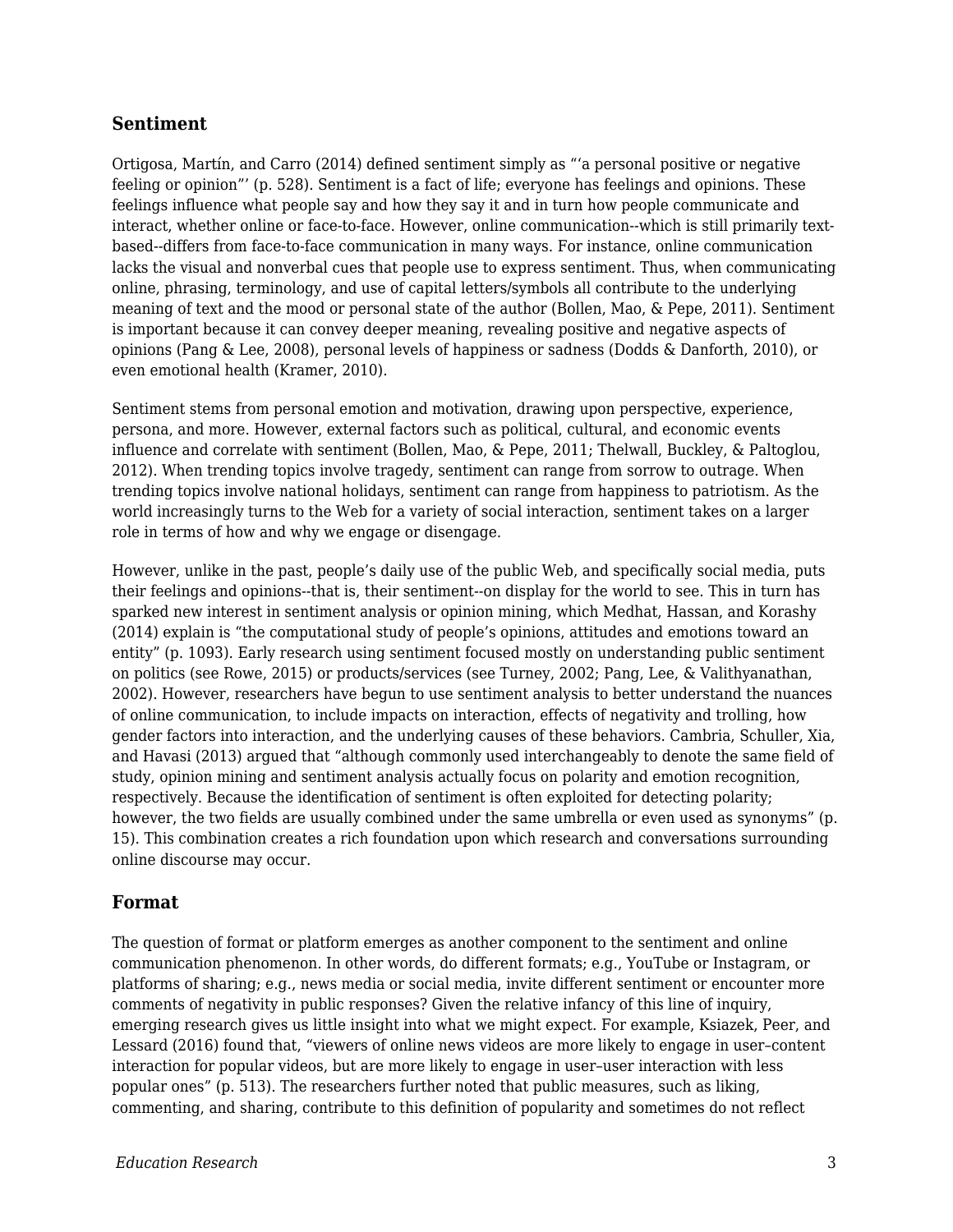quality of the media content. In this respect, content may be more likely to trend or appear in aggregated platforms thereby calling attention to the source and generating more comments based solely on the headline or title, thumbnail image, or existing comments. Walther, Deandrea, Kim, & Anthony (2010) partially explained this aspect of online communication as reactive rather than interactive, cautioning that platform does contribute to the situation. Consider the difference between comments on a video uploaded directly to YouTube and a link to this video shared on Facebook or Twitter. Activity on the uploaded media generally trends towards direct comments about the video, including sentiment about the speaker and/or topic. Rarely do comments represent a dialogue emerging of comments between users responding to one another. Looking at the comments on a Facebook post that links to this same video reveals a distinctly different trend. That is, comments may lead to nested replies wherein an interactive conversation emerges. Unfortunately, scholarly studies of this behavior to not necessarily examine why or how it occurs, only that it does and general characteristics of the phenomenon. Thus, we must look for other areas of inquiry that may help explain or refine our questions regarding sentiment and comments.

#### **Toxicity in Threads or Sequential Sentiment**

To help explore toxicity and sentiment in discussions, researchers have drawn upon a variety of communication, psychological, and educational theories in the place of a unified or singular theoretical foundation. The masked identity phenomenon illustrates how the anonymity of many online interactions increases participation while simultaneously providing an avenue for aggression and negativity (Ferganchick-Neufang, 1998). In other words, using pseudonyms or impersonal screen names allows for users to interact free of fear from retribution or personal information being divulged. This freedom empowers some users to speak more candidly than they might otherwise do in person or if his or her identity were known. As these users communicate with aggression; i.e., swearing or threatening, we see a contagious contamination effect whereby this aggressive behavior spreads to other users (Kwon & Gruzd, 2017). The festering nature of negativity in online communication sentiment takes on a dynamic and even cancerous-like effect. Indeed, Cheng, Bernstein, Danescu-Niculescu-Mizil, and Leskovec (2017) also concluded from their study that an individual's mood as well as the surrounding context of an online discussion can trigger anyone to engage in trolling or assume aggressive online behavior. Given the ubiquitous use of online communication, particularly for educational purposes, these findings and common behaviors represent a problematic challenge. Despite the propensity for negativity and incivility to prevail, Han and Brazeal (2015) set out to prove the power of civility in online discourse. In their study of political discussions in particular, the researchers based their hypotheses on the probability that collective incivil behavior of a group breeds incivil behavior among individuals within that group, demonstrating the power of modeling behavior. Despite examining the issue from very different fields with varying methods, all of these studies paint a dismal picture of online interaction and call to question ways in which incivil behavior has been mitigated.

#### **Moderation**

Comment moderation has been proposed as one way to safeguard against toxic comments online and curtail abuse. In light of increasingly negative sentiments left in comments on news articles and videos, including overt and covert racist, misogynistic, homophobic, and xenophobic statements, multiple outlets have been forced to address the concept of moderation. In general such decisions range from the absolute (e.g., eliminating the ability to comment altogether) to the relative (e.g., only allowing registered users to comment, only allowing users with past approved comments to post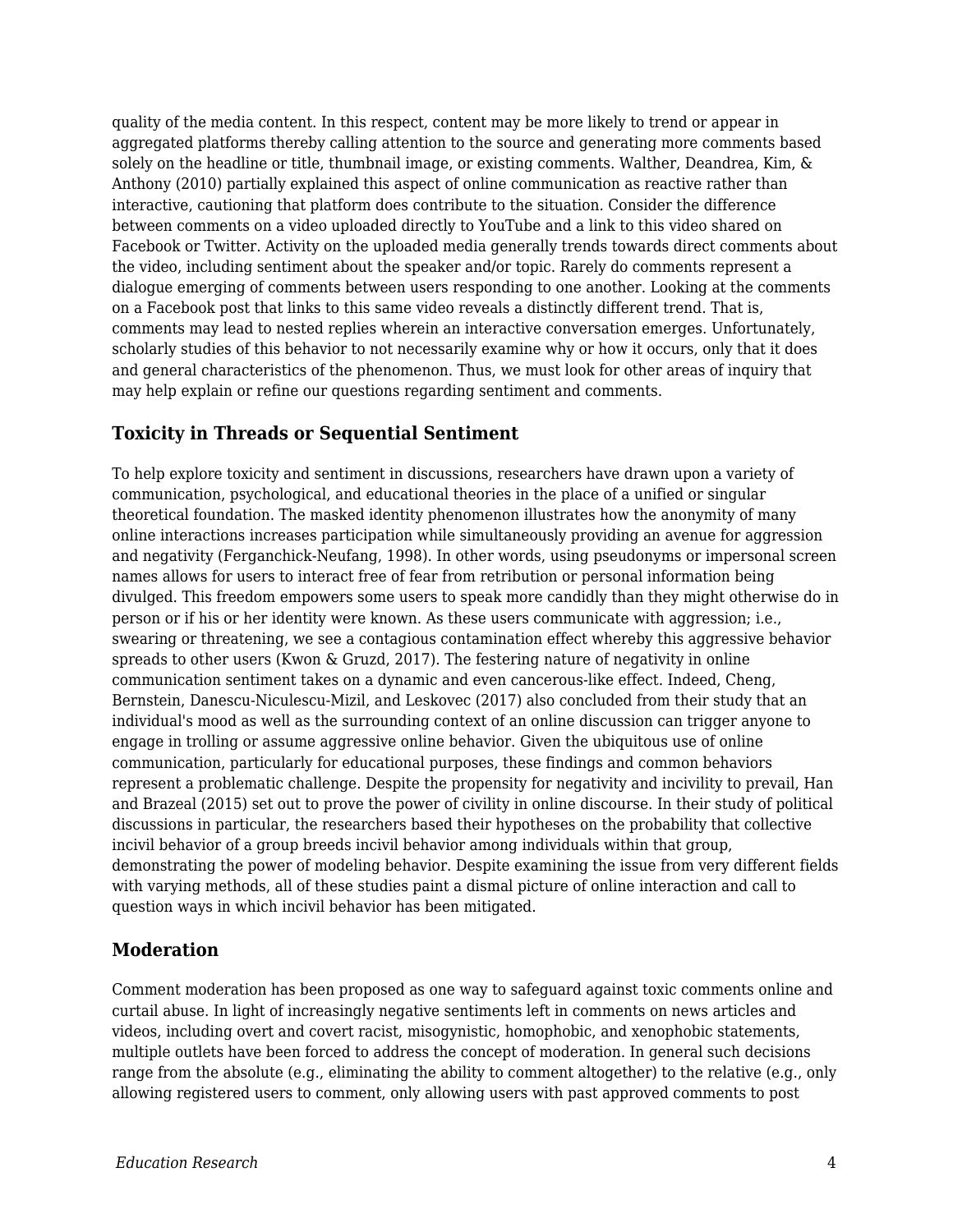comments, or approving all comments prior to posting) (see Harlow 2015; Muddiman & Stroud 2017). If commenting is allowed, users most often must register and provide "real life" contact information about their identities, ways to verify their identity, and how they may be contacted if need be. When the Buffalo News eliminated anonymous commenting in 2010, a debate erupted regarding privacy concerns as well as the probability of such policies impacting First Amendment rights to free speech (Hughey & Daniels, 2013). Indeed, anonymity often represents the ability to freely and openly express one's opinion, free of retaliation or resentment (Reader, 2012). However, in the wake of the moderation revolution, an interesting trend has emerged. While seeking categorize user-generated content in participatory journalism, Ruiz et al. (2011) found that moderated comments lead to two models of participation; communities of debate that engage in primarily respectful discussions about the topic and homogenous communities that express more personal feelings with little interaction among users. These findings are predicated on the fact that inflammatory and/or incivil comments that might incite discord or argument are not allowed into the conversation, effectively censoring some users. Though outside the scope of this study, it might be interesting to investigate how to moderate comments in a way that prevents ongoing negativity but that also does not unduly censor the community. Nonetheless, comment moderation or the removing the ability to comment on media at the very least becomes a significant decision for educators to make when either producing or instructing students in producing online media.

#### **Gender**

The last consideration in the context of sentiment and civility involves the role of gender, both as the subject or target of online content and as a user who comments on content. Incidents of online incivility and how gender contributes to the situation have gained increasing research attention in recent years. The Pew Research Centre (Duggan, 2014) and the Data & Society Research Institute (Lenhart, Ybarra, Zickuhr, & Price-Feeney, 2016) conducted two large-scale surveys in the United States and both reported that over 40% of surveyed Internet users have experienced some form of online abuse. Both of these studies found that a person's gender mediates the type of toxic comments directed at them, with women reporting more severe and sustained forms of abuse. Women, and younger women in particular, are more likely to experience a wide variety of abuse or harassment, to include purposeful embarrassment, being called offensive names, physical threats, sexual harassment, and even being stalked (Lenhart, Ybarra, Zickuhr, & Price-Feeney, 2016). Returning the conversation to education in particular, gender already sits atop the list of issues for attention. In a survey of faculty members at one Canadian university, Cassidy, Faucher, and Jackson (2014) showed that female faculty members reported a higher level of online harassment (22% reported being harassed in the past year compared to 6% of males), and were much more likely to complete the survey and volunteer for interviews. Participants reported that some of this harassment occurred through social media, and this finding provides a rationale for specifically studying the ways that gender may mediate sentiment. Women experience incivility and harassment across social media, online discussion forums, and multiplayer video games; leading to a conclusion that sentiments directed towards women are not exclusive to any one format, technology, or platform. Thus, this study should account for the overwhelming likelihood for women to encounter direct and indirect incivility online.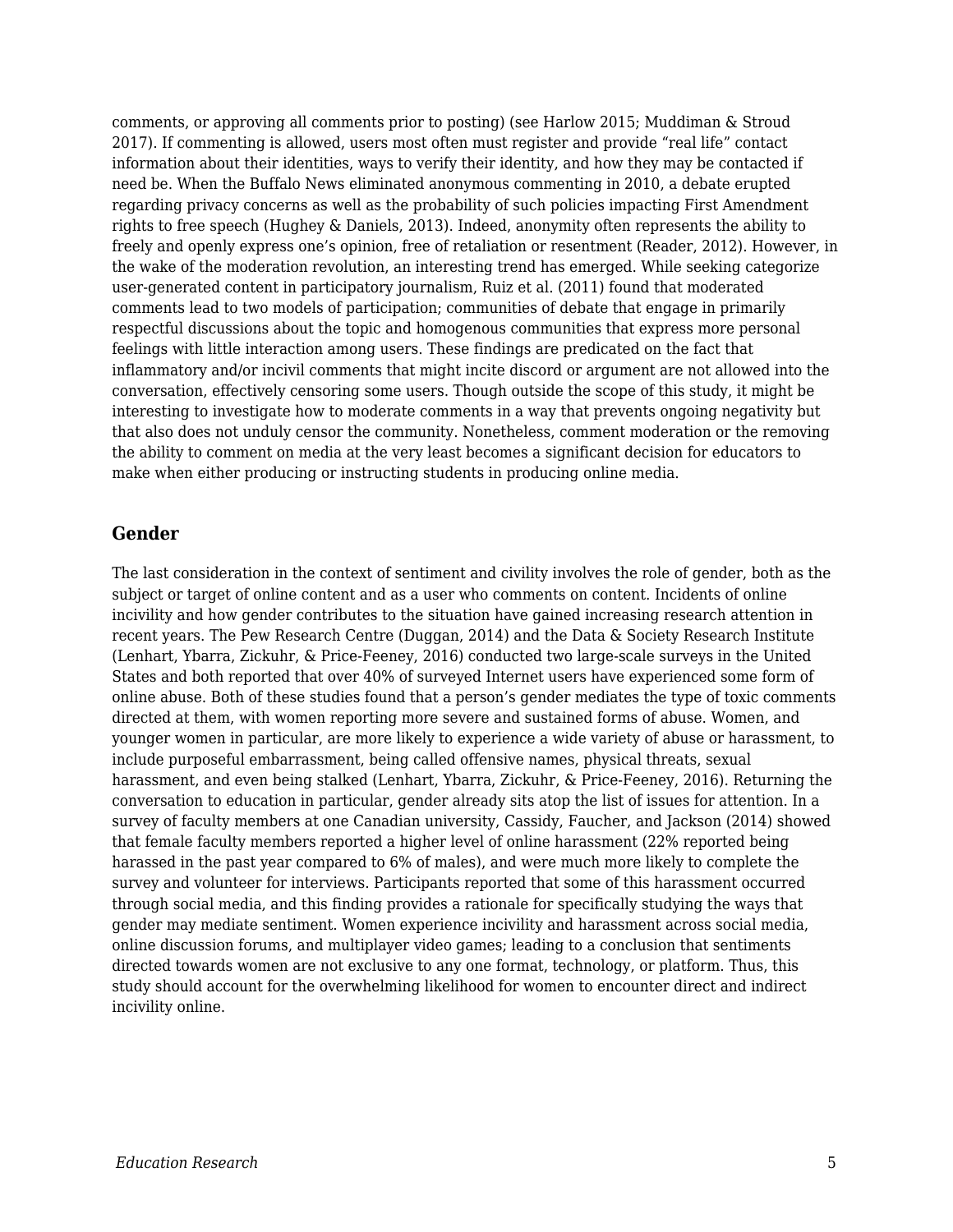# **Theoretical Framework**

This study is situated on the Networked Participatory Scholarship (NPS) framework. NPS refers to scholars' presence and use of "online social networks to share, reflect upon, critique, improve, validate, and otherwise develop their scholarship" (Veletsianos & Kimmons, 2012, p. 768). NPS is an appropriate framework for this investigation because it is non-deterministic and agnostic. In other words, it does not position scholars' online presence as having an inherently positive or negative aspect to it. Under this framework, participation in online spaces (e.g., posting of videos and online comments/replies) becomes a situated activity of facilitation, discussion, negotiation, and coconstruction of knowledge (cf. Brown, Collins, & Duguid, 1989; Lave & Wenger, 1991; Wenger, 1998). The framework emphasizes that digital technology is influenced by social, technological, cultural, economic, and political factors, and as such, a wide array of forces will encourage, restrict, and impact digital comments. In addition to the effect of the actual platform studied (i.e. YouTube), other forces that we anticipate will impact expressed sentiment and comments may include speakers' gender, delivery format, and comments made by other participants. This perspective aligns with the social construction of technology theory (Pinch & Bijker, 1984), which suggests that individuals' actions shape the ways that a particular technology is used.

Furthermore, we theorize that due to the fact that gender norms are policed in Western society in mainly discursive ways (Butler, 1990), YouTube comments/replies may be used to silence, threaten, or otherwise harass female academics (Baym & boyd, 2012; Jane, 2017; Taylor, 2012). Therefore, we expect the sentiment expressed toward female presenters to be more negative than toward male presenters. We anticipate that the absence of visible gender (in the form of video animations) will reduce this phenomenon, but it's also likely that the presenters' voice will act as a gender cue such that gender effects remain present even after the removal of presenters' image (cf. Reeves & Nass, 1996).

### **Research Questions**

To address the identified gaps in the literature, we posed the following research questions:

RQ1. How does the online community react to TED Talks on YouTube (in terms of comment sentiment)?

RQ2. How does the gender of the video presenter, the delivery format (presentation vs. animation), and comment threading influence the sentiment of comments and subsequent replies?

RQ3. What would be the projected effects of moderating negative comments upon community participation?

### **Context**

To examine user sentiment toward public lectures we focused our efforts on the videos and comments posted in the TEDx and TED-Ed YouTube channels. YouTube is one of the most visited websites in the world (Snelson, 2011; Tsou et al., 2014) and, as such provides an authentic environment for natural experiments intended to study various aspects of online participation. For the purposes of this research, YouTube provides an environment to study how people communicate and specifically express sentiment toward public intellectuals such as speakers. The TEDx and TED-Ed channels are managed by TED (Technology, Entertainment, Design), an organization that hosts conferences and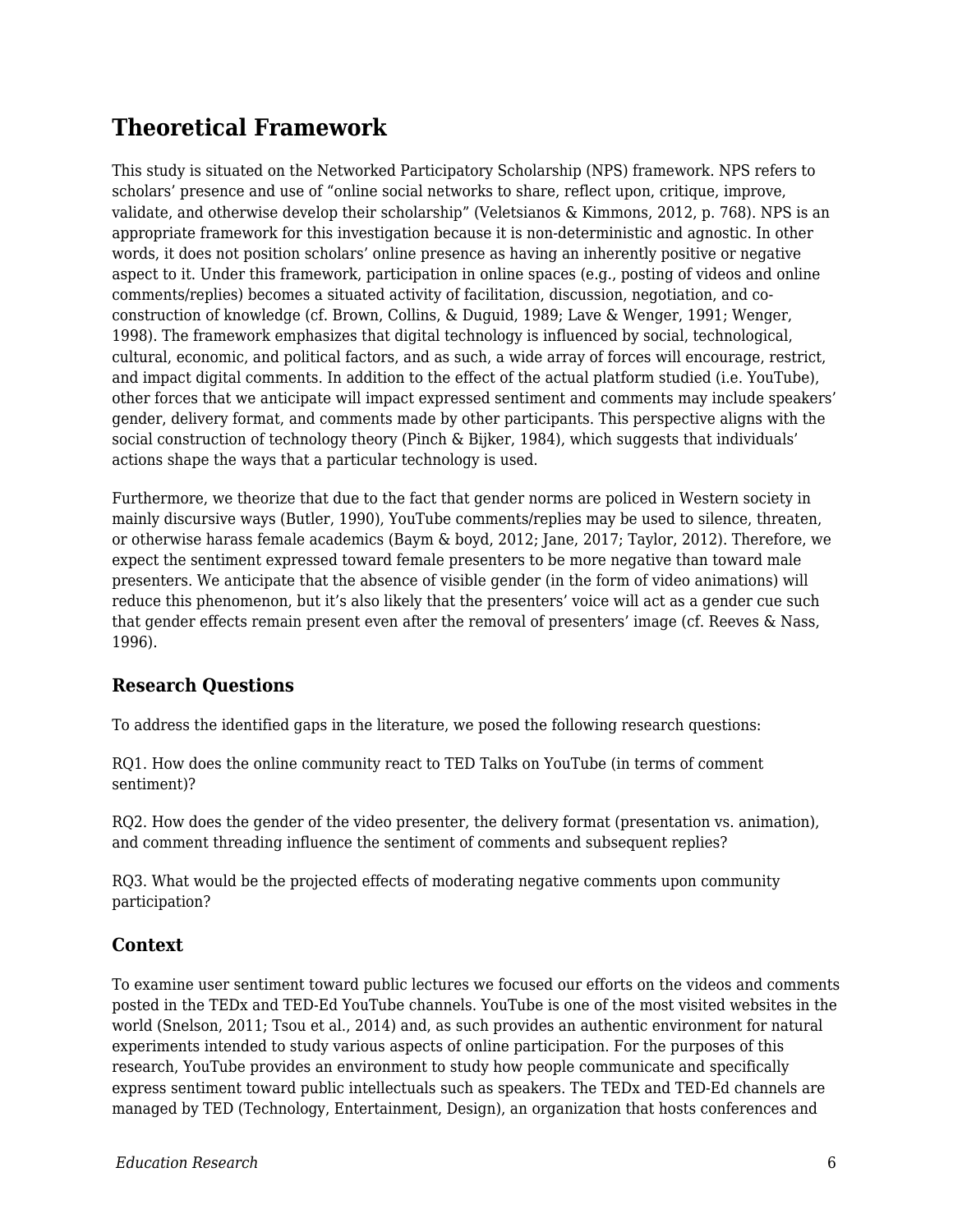posts videos of speakers online for broad consumption. The content of these two channels is diverse. The TEDx channel hosts video recordings of speakers presenting to live audiences at TEDx events, while the TED-Ed channel hosts videos in animated form. The TEDx channel started in June 2009 while the TED-Ed channel was launched in March 2011. Both channels feature large numbers of YouTube subscribers (at the time of writing, TEDx: ~7.5 million; TED-Ed: ~4.5 million) and video views (at the time of writing, TEDx:  $\sim$ 1.4 billion; TED-Ed:  $\sim$  630 million).

The TEDx and TED-Ed channels are a shining example of public interest in educational content and public scholarship. The videos are created by experts and are of high quality, and they are frequently promoted for their educational value. For instance, researchers have encouraged educators to use TED talks in their courses (e.g., DaVia Rubenstein, 2012; Romanelli, Cain, & McNamara, 2014) , and the TED-Ed channel is specifically designed to be used in educational settings.

## **Methods**

We used a combination of web extraction, data mining, quantitative, and qualitative methods to answer the research questions. We describe our data collection and data analysis methods next.

### **Data Collection**

We used the YouTube API to collect all data from publicly available videos listed in the TEDx and TEDed channels. In total, data for 1,080 videos were collected from the TEDx and TEDed channels at a similar rate (570 for TEDx [or 52.8%] and 510 for TEDed [or 47.2%]; cf. Table 1). Videos were manually coded for presenter gender, format, and delivery language. If a presenter explicitly selfidentified as a gender in the talk or used a gendered pronoun in the talk description, we used those self-identifications as the gender code; otherwise, we interpreted presenter gender from names and visual appearance.

| <b>Format</b> | Gender                   | <b>Videos</b> | <b>Video Comments</b> | Comment n Avg | <b>Comment n SD</b> |
|---------------|--------------------------|---------------|-----------------------|---------------|---------------------|
| Raw           |                          |               |                       |               |                     |
| Talk          | Female                   | 169           | 95,593                | 565.64        | 1,664.94            |
| Talk          | Male                     | 432           | 261,765               | 605.94        | 2,333.35            |
| Animation     |                          | 479           | 431,360               | 900.54        | 1,649.78            |
|               |                          | 1,080         | 788,718               | 730.29        | 1,960.11            |
| Included      |                          |               |                       |               |                     |
| Talk          | Female                   | 75            | 92,932                | 1,239.09      | 2,328.55            |
| Talk          | Male                     | 177           | 250,647               | 1,416.08      | 3,484.31            |
| Animation     | $\overline{\phantom{a}}$ | 413           | 431,360               | 1,044.45      | 1,733.89            |
|               |                          | 655           | 774,939               | 1,165.32      | 2,395.08            |

Table 1. Descriptive results of video and comment counts

All comments for each of these videos were then collected. Many videos (33.61%) did not return any comments, suggesting that either the video blocked comments or that it simply did not garner any interest from the community. Given that the minimum comment count for videos with more than zero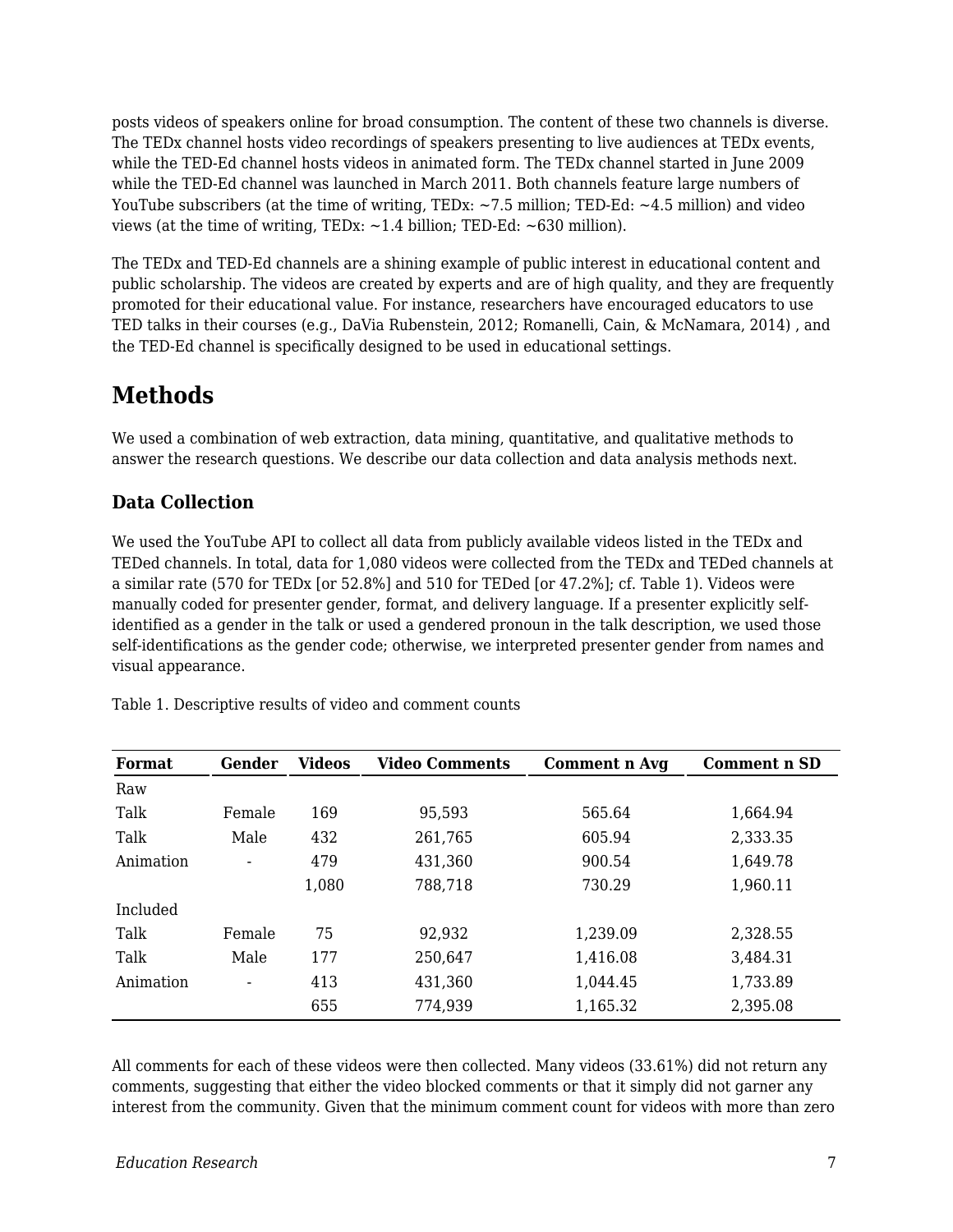comments was 25, we determined it most likely that zero comment counts reflected comment blocking on the video. As we considered comment counts as a binary variable of either commented or not commented, a small-to-moderate Pearson correlation was detected between format and commented,  $r = .375$ ,  $p < .01$ , revealing that animations were more likely to be commented upon than talks (i.e., less likely to be blocked). However, there was no significant correlation between gender and commented. So, we concluded that comment blocking was more likely for talks than for animations but that this blocking did not vary significantly by the gender of the presenter.

Excluding videos with comment counts of zero, the range of comment counts was 25 to 31,622,  $M =$ 1,100.03, SD = 2,319.57, revealing strongly positive skew and large variation. A series of nonparametric Mann-Whitney U Tests indicated that comment counts (1) did not vary by gender but that (2) they were slightly higher for animations (Mdn = 470) than for presentations (Mdn = 390), U = 56,953.5,  $p = .034$ , and (3) were much higher for English videos (Mdn = 467) than for non-English videos (Mdn = 167.5),  $U = 8,134$ ,  $p = .00$ . Thus, we concluded that the number of comments was not influenced by gender but that animations elicited more comments than presentations and that English videos elicited more comments than their non-English counterparts.

#### **Comment Coding and Sentiment Analysis**

To consider each research question, we examined (amongst other things) comment order in replies. However, YouTube has not always had the reply feature, which allows users to comment in response to other comments, and previously users might respond to other comments by using an @ symbol at the beginning of the comment. In the data, the first instances of replies occurred on 11/7/2013, and so we excluded all comments from this analysis that occurred prior to this time. This reduced the total size of the comments dataset by only  $9.23\%$  to  $n = 703,340$ . We then organized comments into two groups, and we will operationalize our word use hereafter to delineate them as follows: (1) comments, representing top-level comments in response to the video, and (2) replies, representing replies to comments posted by other users. Comments and replies were almost equally represented in the dataset, with 354,539 comments and 348,800 replies.

We then used the open source sentiment analysis tool SentiStrength (Thelwall, Buckley, & Paltoglou, 2012) to generate sentiment scores for all comments and replies in the dataset. This tool has been used in prior literature and studies report that its precision is similar to human-level accuracy (e.g., Oksanen et al., 2015). SentiStrength generated two separate sentiment scores for each data item: positivity and negativity. Positivity was measured on a 1 to 5 scale, with 1 being neutral and 5 being extremely positive. Negativity was measured on a -1 to -5 scale, with -1 being neutral and -5 being extremely negative. This separation of sentiment into two separate constructs is grounded in literature in psychology (Berrios, Totterdell, & Kellett, 2015) that proposes that sentiment is constructed by counterbalancing these two separate phenomena. This is why it is possible to experience both positive and negative emotions at the same time (mixed emotions).

Comments and replies varied by sentiment along each of the 5-point spectra. Some example comments and replies exhibiting varying levels of sentiment are provided in Table 2. As these examples show, sentiment is a difficult phenomenon to understand with a single factor, because some forms of human expression will convey complex messaging with both highly positive and highly negative sentiment at the same time (such as in the mixed polarity examples). For this reason, we kept negativity and positivity as separate variables for our analyses moving forward.

Table 2. Example comments and replies at varying sentiment levels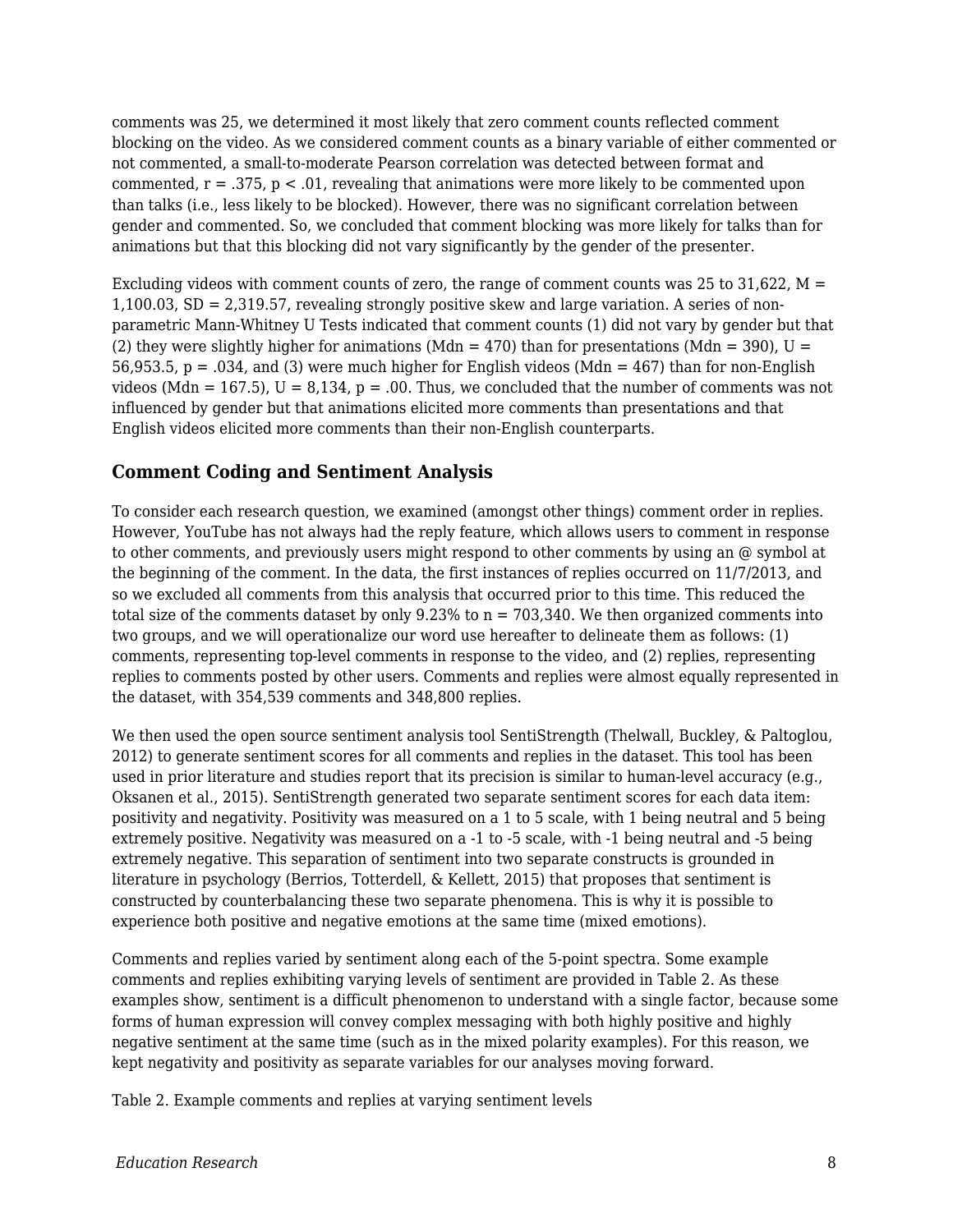| <b>Text</b>                                                                                                                                                                                                                                                                                            | <b>Negativity Positivity</b> |              | <b>Sentiment</b><br>Interpretation |
|--------------------------------------------------------------------------------------------------------------------------------------------------------------------------------------------------------------------------------------------------------------------------------------------------------|------------------------------|--------------|------------------------------------|
| We actually wrote a paragraph from the Narcissis story.<br>It was PAINFUL!!!!                                                                                                                                                                                                                          | $-5$                         | $\mathbf{1}$ | Very Negative                      |
| plus she's religious af and eveytime I tell her to go see a<br>therapist she says that God is the only one she'll talk to<br>that why I fucking hate religions                                                                                                                                         | $-5$                         | $\mathbf{1}$ | Very Negative                      |
| I have motion sickness. So, long distance journey can<br>be unpleasant                                                                                                                                                                                                                                 | $-3$                         | $\mathbf{1}$ | Negative                           |
| So where is your scientific proof she is just out to sell<br>books?  If she is right then 99% of studies are flawed.<br>That pesky placebo is such a problem, isn't it?                                                                                                                                | $-3$                         | $\mathbf{1}$ | Negative                           |
| It can be pretty annoying because the sperm cell and<br>easily fertilize the egg all of the sudden.  Fortunately,<br>there are less than a hundred fumale in the world and<br>they are only found in very few parts of South Africa.<br>Then it's easy for their stomach to explode                    | $-3$                         | 3            | <b>Mixed Polarity</b>              |
| You must be joking.  Besides that though constructed<br>languages are a breed all their own and they, while less<br>of a concern than natural languages in most cases,<br>should not be ignored.                                                                                                       | $-3$                         | 3            | Mixed Polarity                     |
| God I'm from germany and I fucking hate this techno<br>trash but this guy is absolutely amazing :D insane<br>beatboxer and really funny comedian at the same time<br>C:                                                                                                                                | $-5$                         | 5            | <b>Extreme Mixed</b><br>Polarity   |
| YET, he fucking loved every inch of his life and had no<br>regrets, he inspired people and died doing what he<br>loves. Dumb cuntlosers hating on him or criticizing<br>him doesn't matter as his life was perfect and fulfilled,<br>he found life and his soul was intact. So, go get a life<br>bitch | $-5$                         | 5            | <b>Extreme Mixed</b><br>Polarity   |
| This made me ask myself: Where am I going with my<br>life?                                                                                                                                                                                                                                             | $-1$                         | $\mathbf{1}$ | Neutral                            |
| How did you know the narrator's name? Does it say<br>somewhere?                                                                                                                                                                                                                                        | $-1$                         | 1            | Neutral                            |
| Mann I love these riddles                                                                                                                                                                                                                                                                              | $-1$                         | 3            | Positive                           |
| Same Imao xD                                                                                                                                                                                                                                                                                           | $-1$                         | 3            | Positive                           |
| i really loved the closin analogy she's recited. loved her<br>voice and smile it's influential                                                                                                                                                                                                         | $-1$                         | 5            | <b>Very Positive</b>               |
| it's not sad :) He knows and share with us what<br>happiness love and hope are As so many have no idea<br>about                                                                                                                                                                                        | $-1$                         | 5            | Very Positive                      |

Generally speaking, we interpreted sentiment of an item as being directed toward parent items. That is, comment sentiment was directed toward the video, and reply sentiment was directed toward the video and/or parent comment (within the context of the video). In some of our analyses, we also incorporated a lag of up to four replies to account for replies responding to one another within the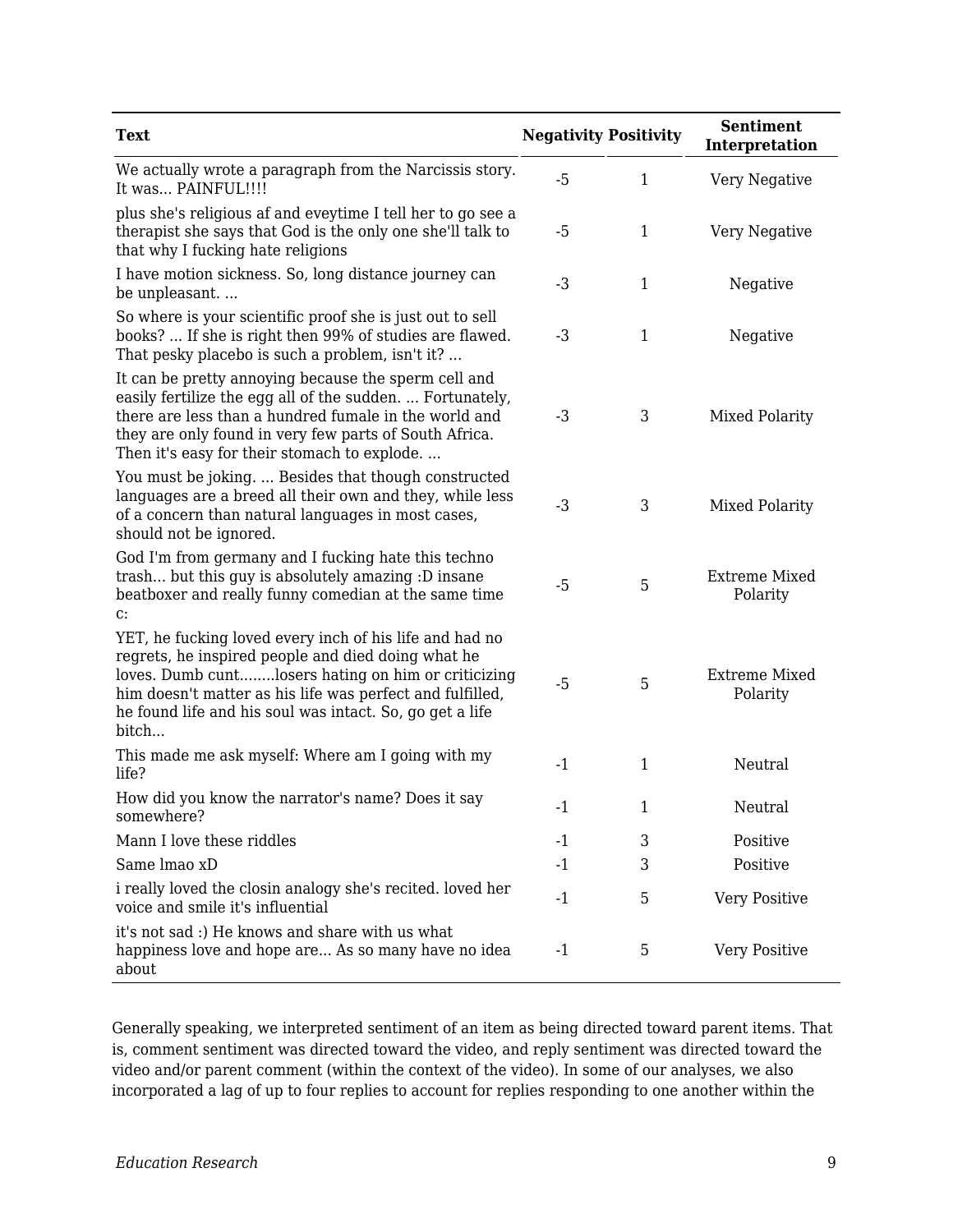same comment thread. This was intended to account for sentiment effects over time (e.g., a negative reply engendering more negative replies). Various statistical tests were employed to answer each research question, which we will explain more within each of the appropriate results sections below.

### **Analytical Strategy**

In order to answer the question of how does the sentiment of comments, gender of presenter, and form of delivery influence subsequent replies, multiple regression in the framework of structural equation modeling (SEM) was employed. Multiple regression has the advantage of isolating unique contributions of variance of independent variables in the presence of other variables while the SEM framework has the ability to deal with missing data and the added flexibility to deal with relationships among independent variables. The assumptions that need to be met in order for the results of multiple regression to be valid are: (a) linearity of relations between the independent and dependent variables (correct functional form), (b) independence of observations, (c) normality of the residuals, (d) equality of variance across the parameter space, (e) no extreme multicollinearity between the independent variables, and (f) no missing data in the independent or dependent variables. The assumptions of linearity, normality, and equality of variance will be checked with a histogram of residuals and a residual plot. The independence assumption is expected to be violated as there are theoretical clustering effects both at the comment and presenter level. This will be accounted for by employing multilevel modeling (Luke, 2004). The SEM framework allows the independent variables to be correlated with each other thus relaxing the multicollinearity assumption (Wang & Wang, 2012). The SEM framework also deals with missing data through the full information maximum likelihood (FIML) technique that has been shown to be more robust to missingness than listwise deletion or mean imputation (Little & Rubin, 2014). All analyses were performed in the SEM program Mplus 7.4 simultaneously (Muthén & Muthén, 1998-2015).

### **Limitations and Delimitations**

This study faces a number of limitations and delimitations. First, the results are bound by the context of the study, and may not apply to platforms other than YouTube (e.g., lectures posted on Facebook or a publicly available video-hosting site) or video types other than TED-style YouTube lectures (e.g., instructional videos, step-by-step tutorials, etc). Second, results may only apply to those presenters whose videos garner popularity or pass a certain view/comment threshold. Third, it is unclear whether TEDx and TED-Ed commenters are reflective of the larger YouTube community or of the online commenters in general. Finally, the research focuses on computational evaluations of expressed sentiment. Sentiment is a complicated construct. For example, an individual can reply in an ironic - and thus positive - manner to a negative sentiment and perpetuate negativity. We've taken a number of steps to address this issue, such as for example disaggregating comments and replies and focusing our research on comments as a means to understand sentiment toward video vis-a-vis sentiment toward others commenters. Nonetheless, to gain a deeper understanding of sentiment, harassment, and civility more robust qualitative methods are necessary in future research. Though these limitations and delimitations reduce the scope of the study, we do not believe that they pose significant threats to the validity and reliability of the results presented herein. Readers however should keep these in mind when interpreting the results and considering how those might apply in their own contexts.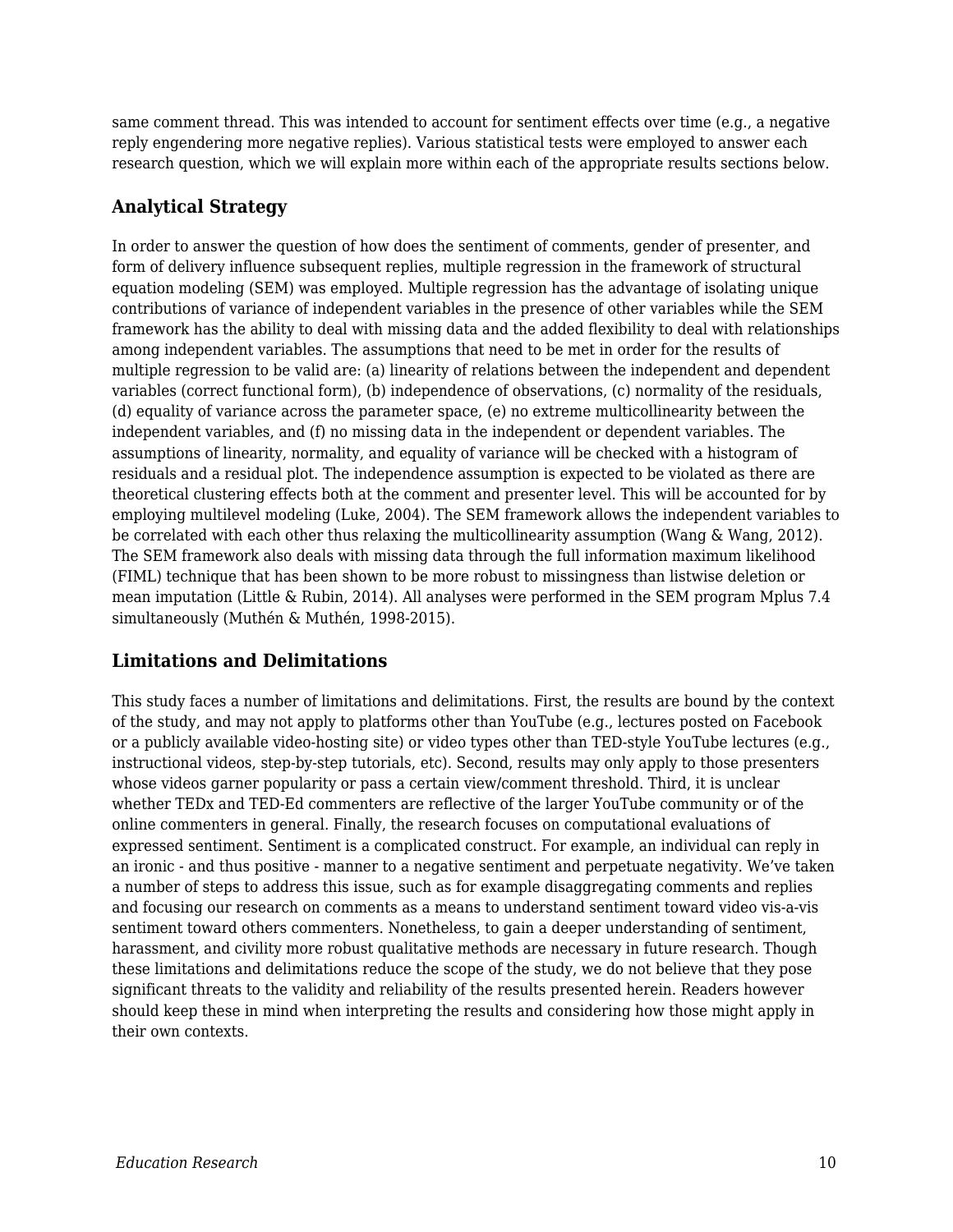# **Results**

Participation in these videos tended to represent standalone commenting rather than ongoing participation by the same users. Most commenters only posted 1 comment (Mdn = 1,  $M = 2.04$ , SD = 4.83) on 1 video (Mdn = 1, M = 1.38, SD = 1.43). In fact, 92.8% of users only commented on 2 or fewer videos. If a commenter left 15 comments or posted on 7 or more videos, then they were in the top 1% of participants for commenting frequency. This revealed strongly positive skew in commenting and suggested that very few participants engaged in conversations about TED talk channel videos over a period of time but that most seemed to be drawn to a specific video or topic in a standalone manner. We will now proceed to provide results on sentiment of these comments, variables that influenced sentiment, and the projected effects that sentiment-based moderation would have had on content.

### **RQ1. Sentiment Toward YouTube TED Talks**

Across the entire dataset, 0.6% of comments and 0.67% of replies were extremely negative. Conversely, 0.28% of comments and 0.1% of replies were extremely positive (cf. Table 3). Thus, both scales revealed that most comments and replies skewed toward neutrality (rather than polarity) in sentiment, with 63.48% of comments and 58.85% of replies exhibiting no negativity and 50.14% of comments and 57.48% of replies exhibiting no positivity. Depending upon where we set our sentiment expectations, this finding might mean very different things. A more calloused reader might, for instance, interpret this to mean that only a very small percentage of comments exhibited any form of negativity, while a more sensitive reader might interpret this to mean that one-third to one-half of comments were negative in some way. In either case, some level of negativity (e.g., disagreement) should be expected in any space where ideas are shared and explored, but extreme cases of negativity did not seem to be the norm in the dataset.

|                |                | <b>Comments</b> |        |                | <b>Replies</b> |               |
|----------------|----------------|-----------------|--------|----------------|----------------|---------------|
|                | $\mathbf n$    | 354,539         | 50.41% | $\mathbf n$    | 348,800        | 49.59%        |
|                |                |                 |        | Negativity     |                |               |
|                | Value          | n               | %      | Value          | n              | %             |
| Most Polarized | $-5$           | 2,140           | 0.60%  | $-5$           | 2,339          | 0.67%         |
|                | $-4$           | 24,431          | 6.89%  | -4             | 26,154         | 7.50%         |
|                | $-3$           | 34,335          | 9.68%  | $-3$           | 42,431         | 12.16%        |
|                | $-2$           | 68,583          | 19.34% | $-2$           | 72,591         | 20.81%        |
| Most Neutral   | $-1$           | 225,050         | 63.48% | $-1$           | 205,285        | 58.85%        |
|                |                |                 |        | Positivity     |                |               |
|                | Value          | n               | $\%$   | Value          | $\mathbf n$    | $\frac{0}{0}$ |
| Most Polarized | 5              | 999             | 0.28%  | 5              | 335            | 0.10%         |
|                | $\overline{4}$ | 12,002          | 3.39%  | $\overline{4}$ | 5,963          | 1.71%         |
|                | 3              | 67,187          | 18.95% | 3              | 43,251         | 12.40%        |
|                | $\overline{2}$ | 96,583          | 27.24% | $\overline{2}$ | 98,748         | 28.31%        |

Table 3. Video top-level comment sentiment frequencies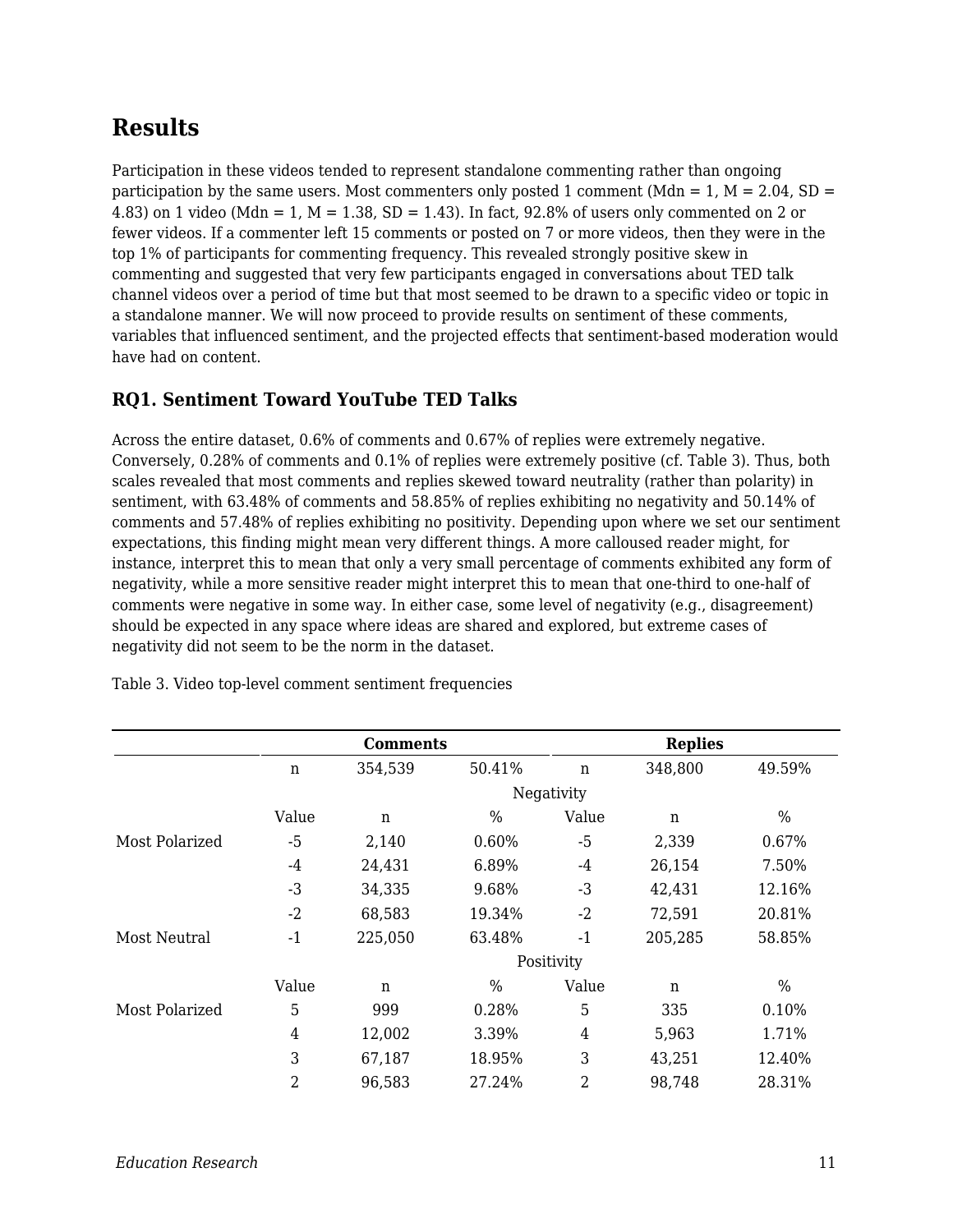| Most Neutral | 177,768 | 50.14% |  | 200,503 | 57.48% |
|--------------|---------|--------|--|---------|--------|
|--------------|---------|--------|--|---------|--------|

To develop a cursory understanding of sentiment toward specific topics, we extracted keywords from video titles and descriptions, ignoring stopwords. We then calculated average sentiment for videos that used common keywords and found that some video topics were descriptively more likely to exhibit positive sentiment in comments and replies (e.g., beauty, passion, career), while others appeared much more likely to exhibit negative sentiment (e.g., cancer, college, pain; cf. Fig. 1). Further analysis of these differences exceeded the scope of this study but would likely be fruitful for future research.



Fig. 1. Polarity and neutrality of some common topical keywords from titles and descriptions

#### **RQ2. Influence of Speaker Gender, Delivery Format, and Comment Threading on Sentiment**

Sentiment analysis revealed fairly similar positivity and negativity across comments by gender and delivery format groups, with animations exhibiting the lowest absolute values and female speakers exhibiting the highest (cf. Table 4). Animations also exhibited the lowest variation in values, and female speakers exhibited the highest.

Table 4. Sentiment differences of comments and replies by gender of video presenter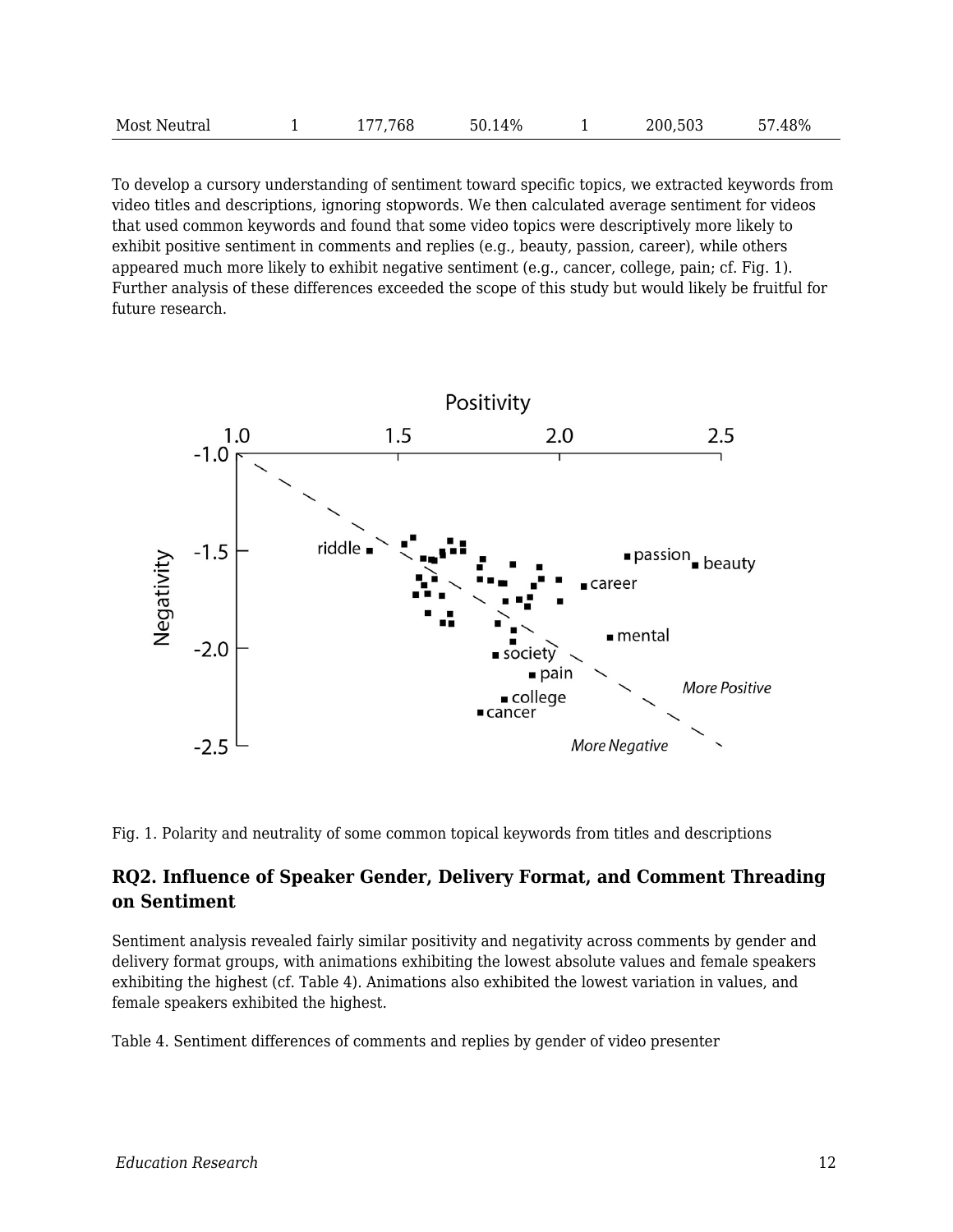|                |      | <b>Positivity</b> |         | <b>Negativity</b> |
|----------------|------|-------------------|---------|-------------------|
|                | Μ    | SD                | Μ       | <b>SD</b>         |
| Animation      | 1.55 | 0.76              | $-1.63$ | 0.94              |
| Female Speaker | 1.94 | 0.94              | $-1.83$ | 1.09              |
| Male Speaker   | 1.82 | 0.90              | $-1.63$ | 0.97              |

In addition to these variables, we also anticipated that the sentiment of a reply's parent comment and the sentiment of previous replies in a comment thread might influence the sentiment of subsequent replies. For example, if one user left a very negative comment on a video, subsequent users replying to that comment might also be very negative as well. Alternatively, subsequent users might post less negative or more positive comments to counteract the original negativity. For this reason, we included the sentiment of each reply's parent comment and the sentiment of up to four previous replies as lagged variables (e.g., N-1 refers to the reply preceding the studied reply with a lag of 1). Table 5 shows the descriptive statistics of the variables used in the multilevel regression model divided up by level. The reply-level predictors show the statistics for the sentiment level of the previous replies in the thread (up to 5) as well as the cardinality (the number in the thread of the reply). The sample size of the sentiment level of the previous replies decreased as the number of replies increased. This reflects the fact that some of the threads were small and had few replies. This missingness was handled by the FIML technique. The sample size at the different levels reflects the unique number of parent comments and presentation types.

| Table 5. Descriptive statistics of variables in multilevel regression model |  |  |
|-----------------------------------------------------------------------------|--|--|
|-----------------------------------------------------------------------------|--|--|

| <b>Variable</b>                   | n             |         | <b>Mean Variance Min</b> |      | Max             |
|-----------------------------------|---------------|---------|--------------------------|------|-----------------|
| Outcomes                          |               |         |                          |      |                 |
| Positive Sentiment (PS) of reply  | 348,800 1.69  |         | 0.61                     | 1.00 | 5.00            |
| Negative Sentiment (NS) of reply  | 348,800 -1.70 |         | 0.98                     |      | $-5.00 - 1.00$  |
| <b>Reply Level Predictors</b>     |               |         |                          |      |                 |
| PS of previous N-1 reply          | 290,501 1.58  |         | 0.60                     | 1.00 | 5.00            |
| PS of previous N-2 reply          | 253,731 1.58  |         | 0.60                     | 1.00 | 5.00            |
| PS of previous N-3 reply          | 226,608 1.57  |         | 0.60                     | 1.00 | 5.00            |
| PS of previous N-4 reply          | 205,651 1.57  |         | 0.60                     | 1.00 | 5.00            |
| NS of previous N-1 reply          | 290,501 -1.72 |         | 1.00                     |      | $-5.00$ $-1.00$ |
| NS of previous N-2 reply          | 253,731 -1.73 |         | 1.01                     |      | $-5.00 - 1.00$  |
| NS of previous N-3 reply          | 226,608 -1.73 |         | 1.02                     |      | $-5.00 - 1.00$  |
| NS of previous N-4 reply          | 205,651 -1.73 |         | 1.02                     |      | $-5.00 -1.00$   |
| Cardinality of Reply              |               |         | 348,800 20.19 1,684.15   |      | 1.00 500.00     |
| <b>Comment Level Predictors</b>   |               |         |                          |      |                 |
| Number of replies                 | 51,807        | 5.97    | 199.13                   |      | 1.00 497.00     |
| <b>Parent Comment PS</b>          | 58,107        | 1.70    | 0.73                     | 1.00 | 5.00            |
| <b>Parent Comment NS</b>          | 58,107        | $-1.84$ | 1.12                     |      | $-5.00 - 1.00$  |
| <b>Presenter Level Predictors</b> |               |         |                          |      |                 |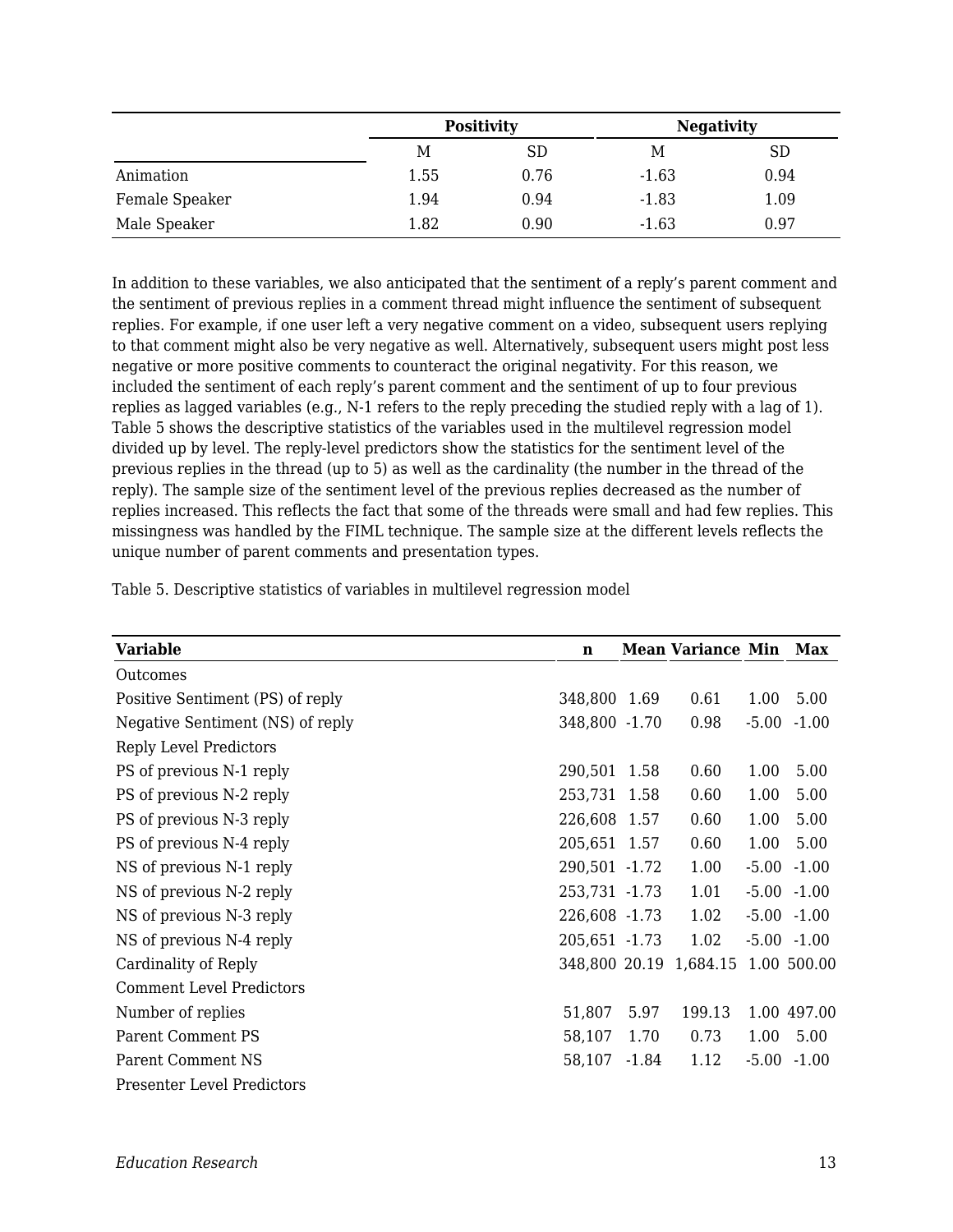| Male Presenter Dummy Variable         |  | 659 0.26 0.19 0.00 1.00     |  |
|---------------------------------------|--|-----------------------------|--|
| Animation Presentation Dummy Variable |  | 659  0.62  0.24  0.00  1.00 |  |

The assumptions of linearity, normality, and equality of variance was checked by visual inspection of the histogram of the residuals and the residual plot. This data violated the assumption of normality because of the discrete nature of the data but as the sample size is large, which invokes the central limit theorem, and MPLUS estimates its parameters with the Huber-White correction for nonnormality (Huber, 1967) this violation need not be of concern. The assumption of linearity and equality of variance were not violated according to the plots.

Table 2 shows the intraclass correlations (ICCs) and the design effects (DEFFs) of the clustering effects of parent comment and presenter. Muthén and Satorra (1995) demonstrated that a DEFF, which is a function of sample size and the ICCs, is a measure of the effect of clustering on your parameter estimates. If a DEFF is lower than two, then you can ignore that level of clustering. Table 6 shows that the DEFFs for positive and negative sentiment were lower than two at the parent comment level. Nevertheless, this model was still included in the model to more accurately reflect the reality of the situation. The DEFFs for the presenter level were quite high as the average sample size per presenter was also high, meaning that this level needed to be included in the analysis.

|                               | <b>Intraclass Correlation</b> | <b>Average Cluster Size Design Effect</b> |       |
|-------------------------------|-------------------------------|-------------------------------------------|-------|
| Parent Comment Level          |                               |                                           |       |
| Positive Sentiment of replies | 0.06                          | 6.28                                      | 1.33  |
| Negative Sentiment of replies | 0.08                          | 6.28                                      | 1.40  |
| Presenter Level               |                               |                                           |       |
| Positive Sentiment of replies | 0.04                          | 603.01                                    | 22.67 |
| Negative Sentiment of replies | 0.06                          | 603.01                                    | 35.31 |

Table 6. Design effects of positive sentiment and negative sentiment of replies at the level of parent comment and presenter

Table 7 shows the multilevel results of the covariates on the positive sentiment and negative sentiment of replies. These results were run simultaneously in an SEM framework allowing positive sentiment and negative sentiment of a reply to covary. The results showed very little predictive power of the covariates at the reply level  $(R^2=0.01$  for positive sentiment,  $R^2=0.01$  for negative sentiment), and the standardized betas for the previous replies' sentiments were very low. This indicated that the sentiment of previous replies and the cardinality of the reply did not predict the positive or negative sentiment of the subsequent reply.

Table 7. Multilevel Regression results of covariates on positive and negative sentiment of replies

|           | Outcome                                                                                  |
|-----------|------------------------------------------------------------------------------------------|
| Predictor | Positive Sentiment Negative Sentiment<br>(higher is more polar) (higher is more neutral) |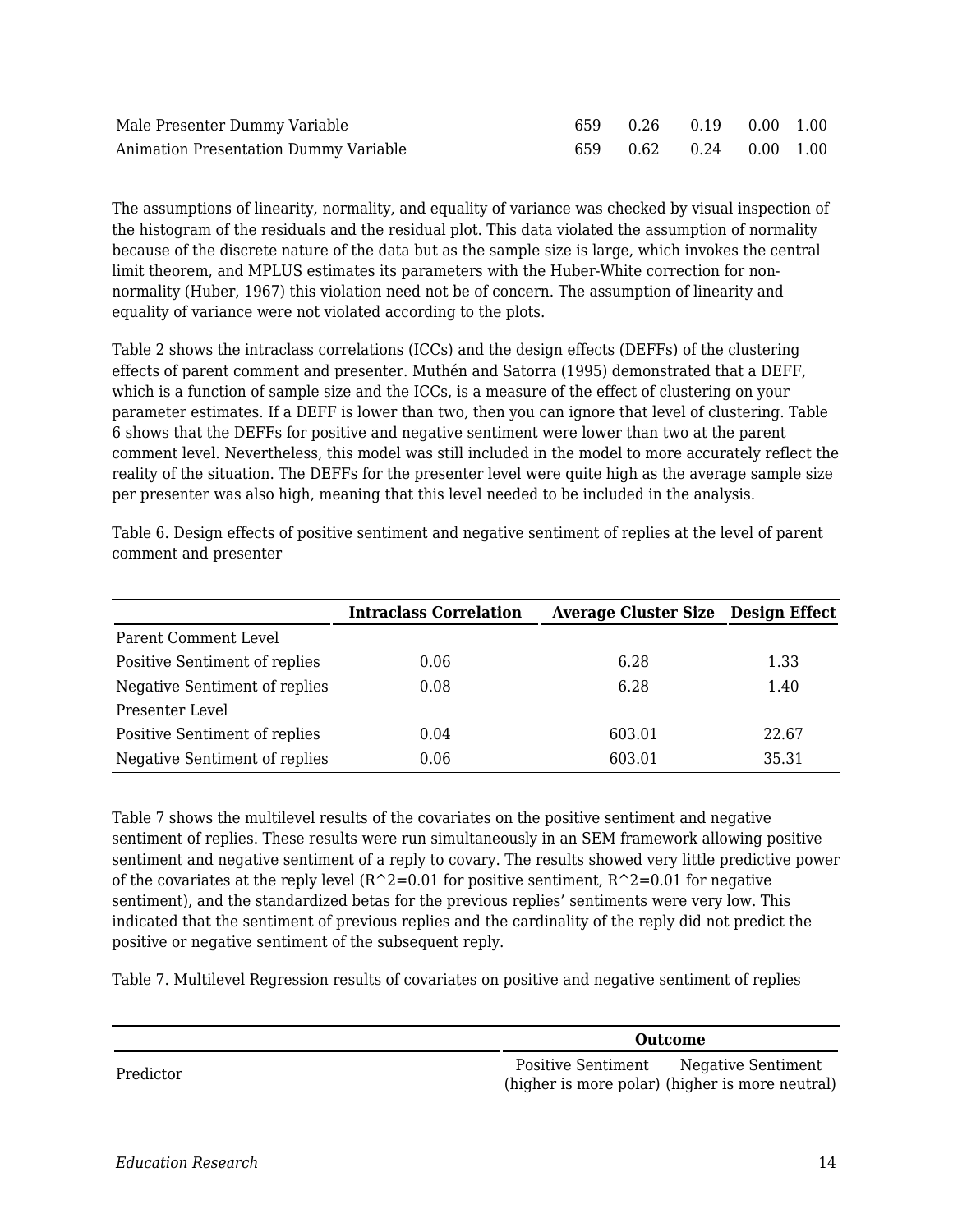|                                       | B         | <b>SE</b> | β       | $\boldsymbol{B}$ | <b>SE</b> | β       |
|---------------------------------------|-----------|-----------|---------|------------------|-----------|---------|
| <b>Reply Level Predictors</b>         |           |           |         |                  |           |         |
| PS of previous N-1 reply              | $0.05**$  | 0.00      | 0.06    |                  |           |         |
| PS of previous N-2 reply              | $0.05**$  | 0.00      | 0.05    |                  |           |         |
| PS of previous N-3 reply              | $0.02**$  | 0.00      | 0.02    |                  |           |         |
| PS of previous N-4 reply              | $0.02**$  | 0.00      | 0.02    |                  | --        |         |
| NS of previous N-1 reply              |           |           | --      | $0.08**$         | 0.00      | 0.08    |
| NS of previous N-2 reply              |           | --        | -−      | $0.06**$         | 0.00      | 0.06    |
| NS of previous N-3 reply              |           |           | --      | $0.02**$         | 0.00      | 0.02    |
| NS of previous N-4 reply              |           |           | --      | $0.02**$         | 0.00      | 0.03    |
| Cardinality of Reply                  | $0.00**$  | 0.00      | 0.02    | $-0.00**$        | 0.00      | $-0.02$ |
| $R^2$                                 | $0.01**$  | 0.00      | NA      | $0.00**$         | 0.00      | NA      |
| <b>Comment Level Predictors</b>       |           |           |         |                  |           |         |
| Number of replies                     | $0.00**$  | 0.00      | $-0.03$ | 0.00             | 0.00      | $-0.01$ |
| <b>Parent Comment PS</b>              | $0.07**$  | 0.00      | 0.42    | $-0.02**$        | 0.00      | $-0.10$ |
| <b>Parent Comment NS</b>              | $-0.03**$ | 0.00      | $-0.24$ | $0.11**$         | 0.00      | 0.53    |
| $R^2$                                 | $0.27**$  | 0.01      | NA      | $0.31**$         | 0.01      | NA      |
| <b>Presenter Level Predictors</b>     |           |           |         |                  |           |         |
| Male Presenter Dummy Variable         | $-07**$   | 0.02      | $-0.52$ | $0.10**$         | 0.03      | 0.62    |
| Animation Presentation Dummy Variable | $-0.21**$ | 0.02      | $-1.70$ | $0.14**$         | 0.02      | 0.87    |
| $R^2$                                 | $0.44**$  | 0.04      | NA      | $0.08**$         | 0.03      | NA      |

\*\* Indicates significance at the  $p < 0.01$  level.

The covariates at the parent comment level were more predictive than the reply level  $(R^2=0.27$  for positive sentiment,  $R^2=0.31$  for negative sentiment). The number of replies, did not statistically predict the negative sentiment of a reply  $(\beta = -0.01, p = 0.13)$ , and while it did statistically predict positive sentiment, the standardized beta was very small  $(\beta = -0.03, p = 0.01)$ . Parent comment positive sentiment was positively predictive of reply positive sentiment (β = 0.42, p < 0.01), meaning that positive comments begat positivity in replies; and parent comment negative sentiment was positively predictive of reply negative sentiment ( $\beta = 0.53$ ,  $p < 0.01$ ), meaning that negative comments begat negativity in replies. Each of these effects accounted for about one-half of a standard deviation in reply sentiment variance. Conversely, parent comment negative sentiment was negatively predictive of reply positive sentiment ( $\beta$  = -0.24, p < 0.00), meaning that less polarity in comment negativity yielded less polarity in reply positivity; and parent comment positive sentiment was weakly negative predictive of reply negative sentiment ( $\beta$  = -0.10, p < 0.01), meaning that polarity in comment positivity also somewhat increased polarity in reply negativity. Taken together, these results indicated that greater polarity in the comment led to greater polarity in replies in all variable instances.

The covariates at the presenter level were predictive of reply positive sentiment  $(R^2=0.44)$  but were only weakly predictive of reply negative sentiment  $(R^2=0.08)$ . Being a male presenter led to greater neutrality in both positivity ( $\beta$  = -0.52, p < 0.01) and negativity ( $\beta$  = 0.62, p < 0.01), meaning that female presenters experienced greater polarity in replies accounting for more than one-half of a standard deviation. Additionally, the animation format neutralized both the negativity ( $\beta = 0.87$ , p <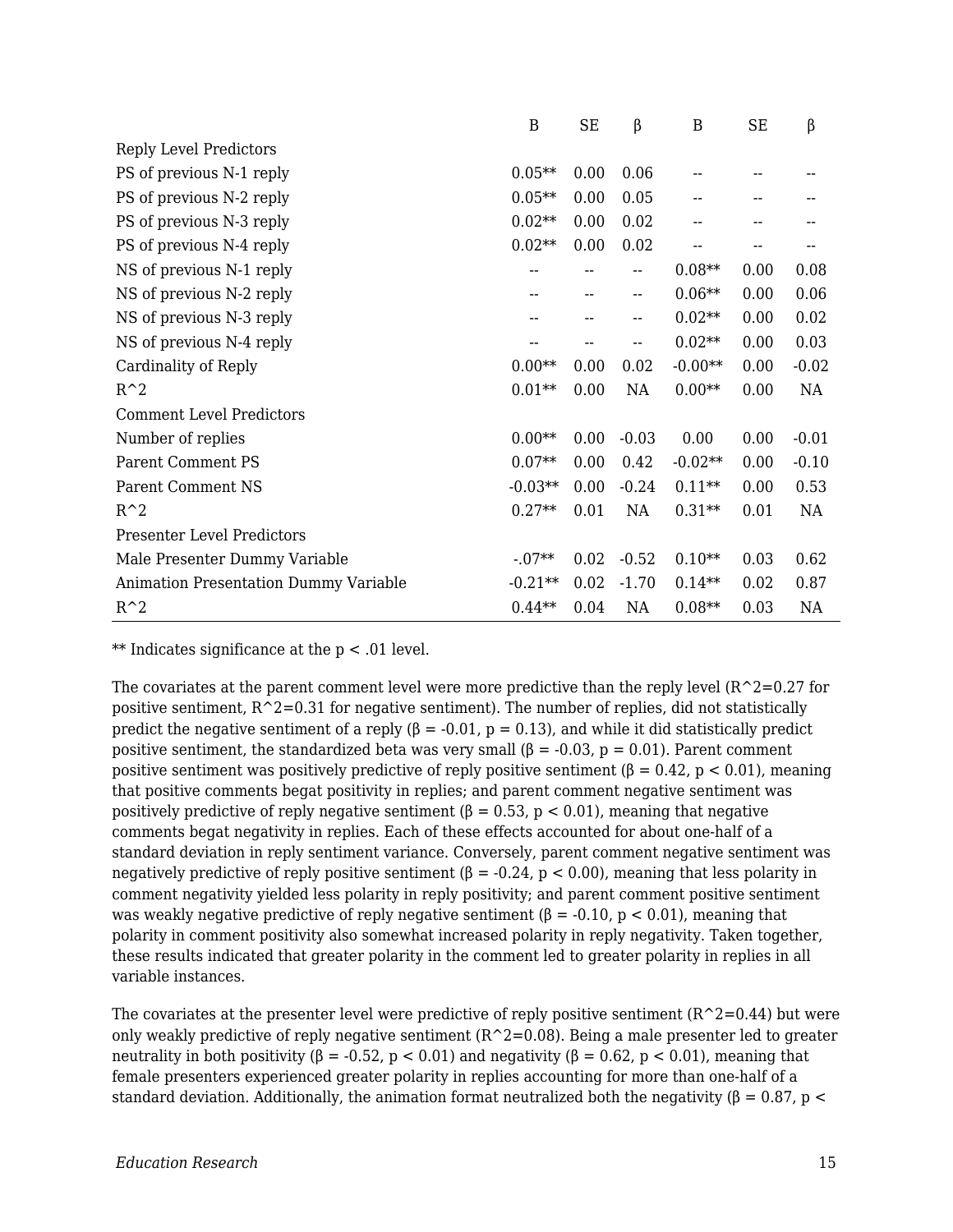0.01) and positivity of replies ( $\beta$  = -1.70, p < 0.01) at a very high rate, meaning that the presenter format faces much more positivity and negativity in replies. These results indicated that presenter gender and video format influenced the sentiment of replies all the way down and not just the initial comments that were directed toward the video.

### **RQ3. Projected Effects of Moderation**

To test the effect that increased moderation might have had on the dataset, we compared the number of replies with negative sentiment against others that occurred in response to a negative comment. We found that if moderators had set their offensiveness threshold (i.e., that which they deemed to be too negative for the community) to -5 and deleted comments that met this criteria, it would have prevented only 4.36% of offensive replies and would have inadvertently also prevented 1.46% of all other replies (cf. Table 8). Though this percentage may seem low, it represents preventing nonoffensive vs. offensive replies at a rate of 50-to-1, which means that such moderation would have impacted non-offensive replies much more than offensive replies. In contrast, if the offensiveness threshold was set to the very strict level of -2, this would have prevented 62.48% of offensive replies along with 46.63% of non-offensive replies. This represents a much higher occurrence of overall censorship (53.15% of all replies), but it also would reduce the non-offensive to offensive rate at which replies were prevented to almost 1-to-1. Herein the difficulty of comment moderation is made apparent in that the level of moderation must be weighed by its impact on both negative community behaviors (offensive replies) as well as positive community behaviors (non-offensive replies). Notably, however, even by employing the strictest offensiveness threshold available (-2), we were only able to prevent 68.75% of the most offensive replies (-5) and 62.48% of all offensive replies (-2 to -5). For this reason and the fact that replies overall were only slightly more negative than were comments, it seems that comment moderation based on sentiment would not be a reasonable solution to preventing offensive replies in a space like this.

**Sentiment of Prevented Replies <sup>n</sup> % Parent Comment Offensiveness Threshold**  $-5$   $-4$   $-3$   $-2$ -5 (Extremely Negative) 2,339 0.67% 4.36% 30.74% 48.14% 68.75% -4 26,154 7.50% 3.44% 32.79% 51.05% 70.92% -3 42,431 12.16% 2.23% 18.68% 40.24% 63.19% -2 72,591 20.81% 1.51% 14.15% 30.64% 58.83% -1 (Not Negative) 205,285 58.85% 1.07% 11.27% 24.68% 46.63% Total Replies Prevented 1.50% 14.51% 29.95% 53.15% Offensive Replies Prevented 4.36% 32.62% 44.49% 62.48% Non-Offensive Replies Prevented 1.48% 12.90% 26.24% 46.63% Non-Offensive to Offensive Rate 50.33 to 1 4.45 to 1 2.31 to 1 1.07 to 1

Table 8. Projected effects of comment moderation on preventing offensive replies by threshold (-5 to -2)

# **Discussion**

In this paper, we examined the sentiment expressed in response to TED talks posted on YouTube, the variables associated with said sentiment, and the projected effects that sentiment-based moderation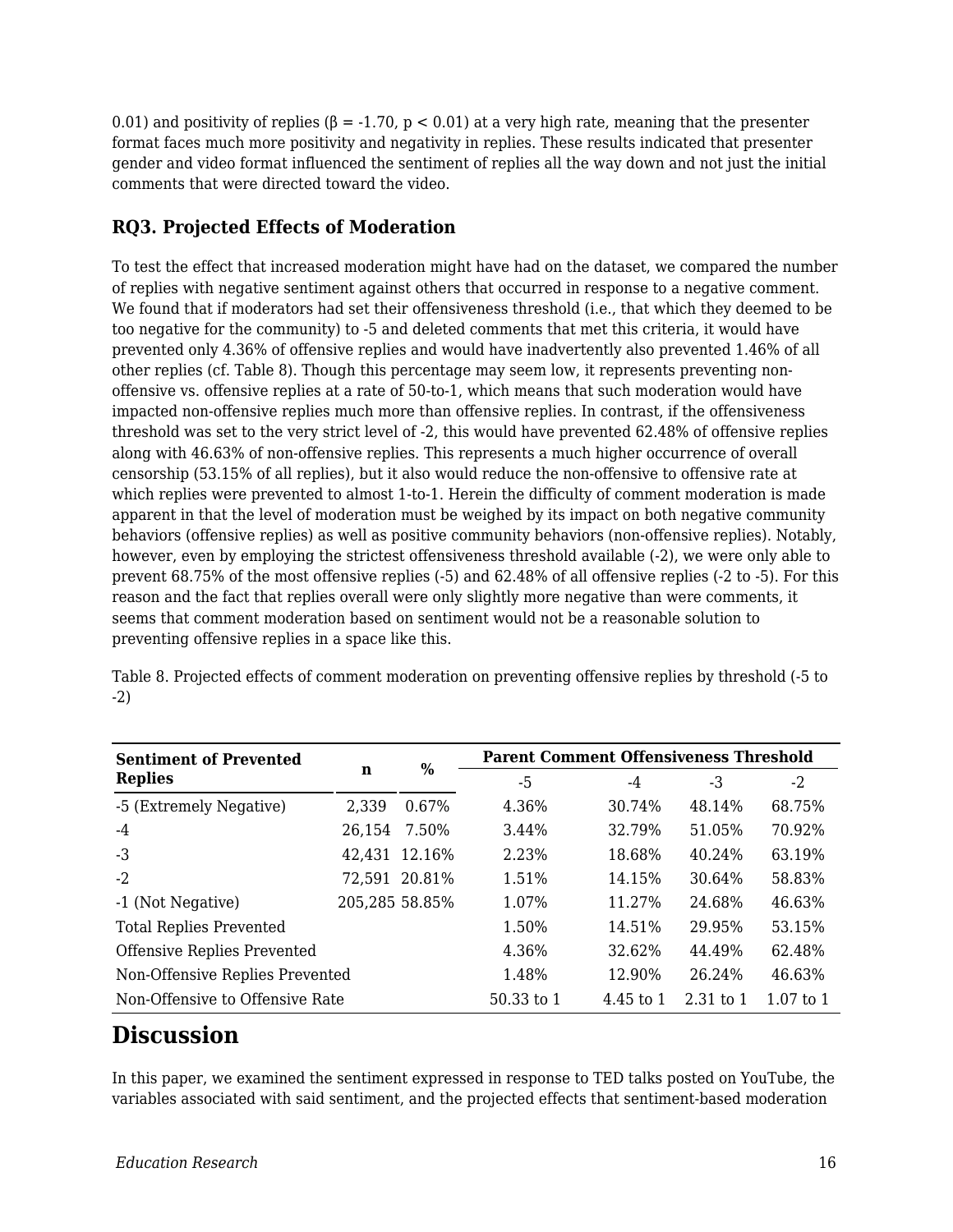would have had on posted content. We found that (a) overall most comments and replies are neutral in nature (vis-a-vis positive or negative polarity), (b) some topics are more likely than others to exhibit positive/negative sentiment, (c) videos of male presenters saw greater neutrality in both positivity and negativity, (d) videos of female presenters saw significantly greater polarity in replies, (e) animations neutralized both the negativity and positivity of replies at a very high rate, (f) gender and video format influenced the sentiment of replies and not just the initial comments that were directed toward the video, and (g) using sentiment as a way to moderate offensive content would have a significant effect on non-offensive content. These findings have significant implications.

Results suggest that negativity in comments and replies is common and unpredictable. Though some past scholarship suggests that scholars may potentially face negative experiences online, the bulk of the literature suggests positive outcomes for scholars who choose to participate online. Our research however demonstrates how common and widespread negativity may be in online contexts. Though the results presented here are bounded by the context of the study (i.e. TED talks posted on YouTube), they nonetheless provide a benchmark against which to compare future results in other settings (e.g., negativity on Twitter, Facebook, personal blogs). Furthermore, results suggest that negativity engenders negativity, while positivity engenders positivity (at least somewhat). This finding has significant implications for design and research. Design-wise, one possible approach to reduce negativity and harassment online may be to implement early-warning algorithms that track early signs of negativity to either predict negativity of greater magnitude or to encourage positivity to counteract negative trends. From a research perspective, it would be important to understand not just the reasons why negativity/positivity begets more negativity/positivity, but also the converse: Why do some people "break the mold" and respond positively to a negative thread? What characterizes these individuals? How can we empower more individuals to respond positively to a thread that is characterized by negativity?

Results also suggest that responses to videos featuring female educators will likely exhibit greater polarization and less neutrality than videos of male educators. This finding calls into question the push to encourage all researchers to be active on social media (citation). As expected, gender mediates reactions to online participation. We urge those who encourage and prepare faculty to participate online (e.g., faculty developers and social media trainers) to recognize that male and female faculty will have different experiences online and to help faculty recognize that their online participation may have differential effects based on their gender. Further research into this finding is necessary. What other variables influence polarization? To what degree, for example, does the topic examined by the presenter influence polarization? Would a female speaker face greater polarization than a male speaker when discussing certain topics (e.g., religion or feminism)? It is also significant to note here that more in-depth qualitative analysis of the results presented here may shed more light into the sentiment expressed toward YouTube videos. For instance, while we might be tempted to view increased positivity in a desirable light, it is possible that upon closer inspection we realize that increased positivity might reflect a form of harassment (e.g., in the form of cat-calling or similar behaviors).

One strategy that individuals who want a more neutral experience could employ may be to utilize an alternative video format. Results suggest that videos featuring animations as opposed to male/female speakers exhibited more neutral comments, with 0.8 S.D. less negativity and 1.7 S.D. less positivity. Therefore, in practical terms, if speakers anticipate a strong negative reaction to their work, one way to lessen such anticipated reaction might be to present their findings online in animated form. Such practice, however, puts the onus on the presenter, and we believe that this is an issue that requires the attention of comment/reply contributors much more than the attention of presenters. Indeed, to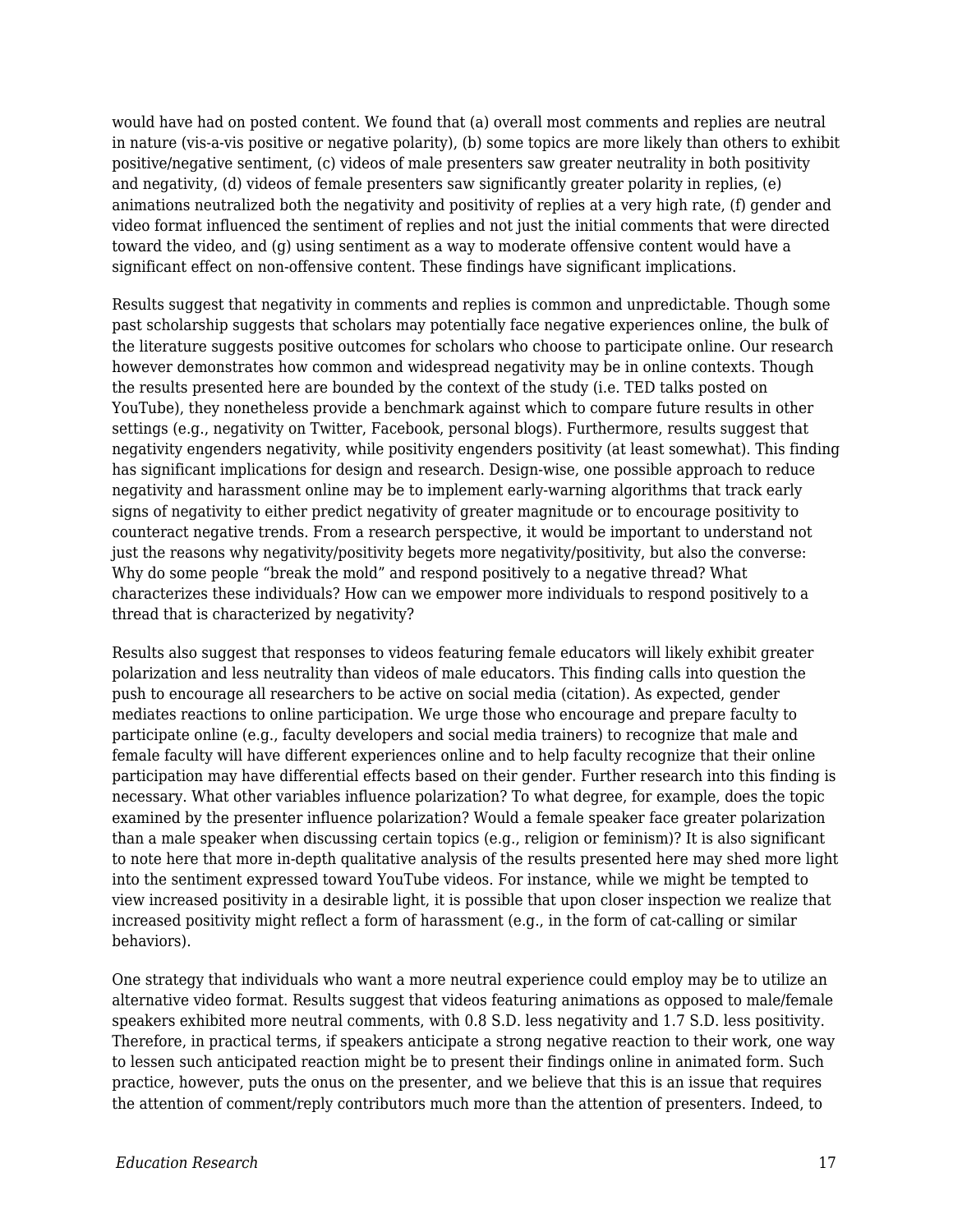reduce the incidence of negativity online it would seem prudent to expand our conversations around civility, compassion, empathy, respectful dialogue, and acceptance to include everyone who participates online and not simply advise content creators to change the ways they behave, speak, or present their content. Such conversations may be had at home, but also in classrooms, schools, and religious gatherings.

Finally, these results reveal that moderating comment threads has a complicated effect on participation and that such moderation does not necessarily prevent future negativity. Overly strict moderation is likely to lead to much more collateral damage and reduce positivity. Thus, algorithms and technologies developed to automate moderation and combat offensive content should extend beyond sentiment analysis. We do wonder however whether the efforts to moderate and limit negativity reflects a larger trend of allowing negative outliers in these huge datasets of online participation to influence content creators more than the masses. Like qualitative researchers, content creators may be drawn to the outliers (e.g., trolls) as informants, and this might shape their perceptions disproportionately to the typical user. Though extremely negative commenters represent a minority of participants identified in the dataset collected here, if their effect on content creators is significant, they may end up controlling what happens online. It is significant to note that not all comments are created equal or have an equal influence on our perception and reactions, and negative comments (e.g., comments that remind the author of previous trauma, such as sexual violence) may have a substantial and lasting impact.

This research opens a number of significant future research directions for researchers vested in understanding and improving online interactions. Significantly, this is a topic of interest to a wide array of disciplines and researchers from education, sociology, media and communication studies, human-computer interaction, and computer science may contribute significantly to a multidisciplinary understanding of the phenomenon. For example, it seems that researchers need to develop a greater understanding of the relationship between sentiment and civility. Is sentiment in language a predictor or an outcome of civil online behavior? Looking beyond sentiment, how do offensive, threatening, and profane comments impact participation, future replies, and presenters? Are there observable differences in how language is employed to describe women vs. men in comments to online videos? Do we see similar outcomes in other settings? What topics are most likely to generate polarity in online discussions? How should scholars and educators prepare doctoral students, early-career researchers, and academics new to public online spaces to navigate this space effectively and face negative sentiment online? What strategies can scholars use to curtail online negativity directed at them? What are the ethical responsibilities for training academics to use social media and the public web for scholarship when emerging research suggests that some research areas are rife with tensions and are likely to encounter unsavory audiences online? This research provides a starting point for delving deeply into the significant effects discovered here, and the questions posed provide fertile ground for future research.

### **References**

Berrios, R., Totterdell, P., & Kellett, S. (2015). Eliciting mixed emotions: a meta-analysis comparing models, types, and measures. Frontiers in Psychology, 6, 428. [https://edtechbooks.org/-gVms](https://www.google.com/url?q=http://doi.org/10.3389/fpsyg.2015.00428&sa=D&ust=1578985895418000)

Bjorklund, W. L., & Rehling, D. L. (2009). Student perceptions of classroom incivility. College Teaching, 58, 15–18. http://doi.org/10.1080/87567550903252801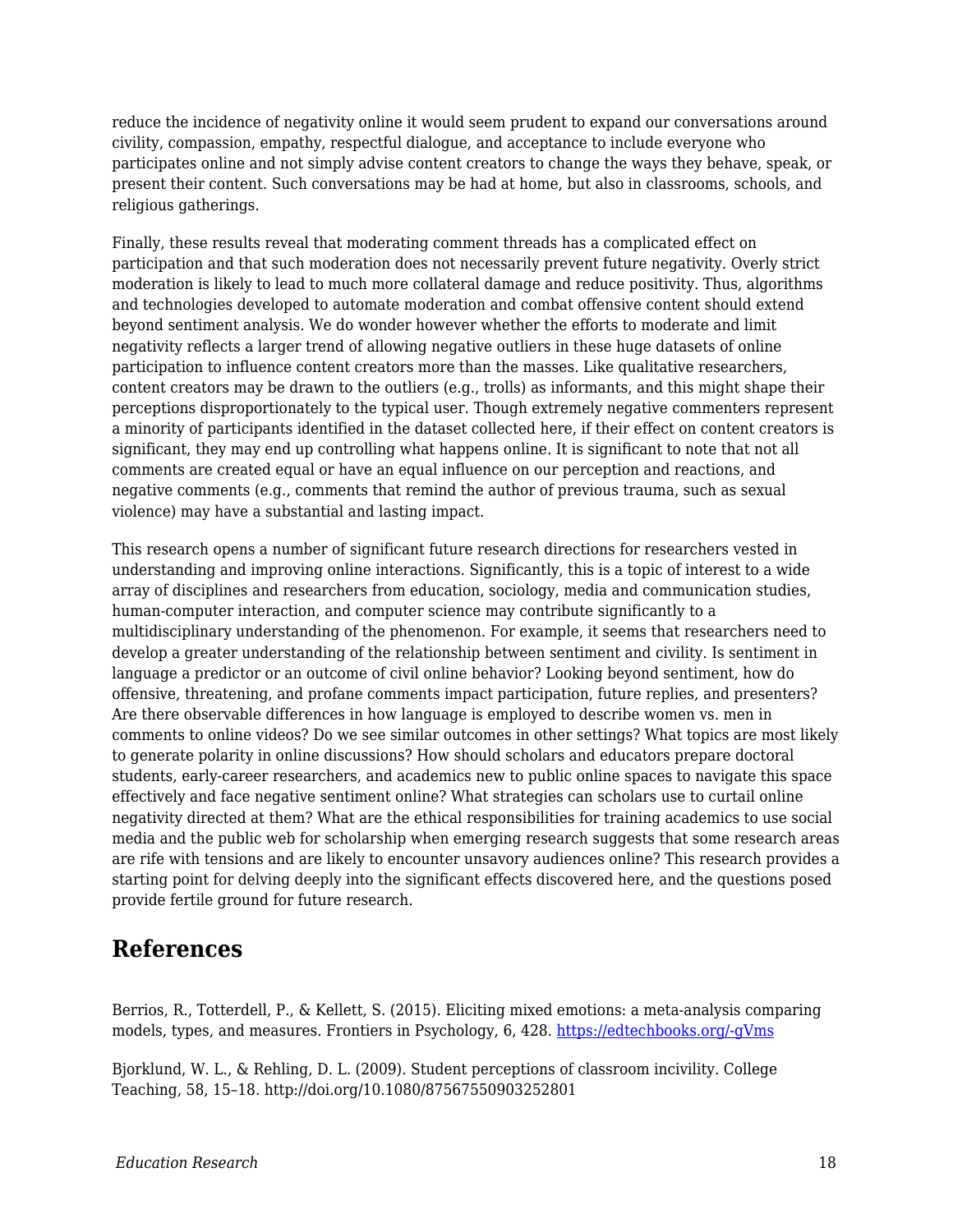Bollen, J., Mao, H., & Pepe, A. (2011). Modeling public mood and emotion: Twitter sentiment and socio-economic phenomena. In Fifth International AAAI Conference on Weblogs and Social Media (pp. 450–453). Barcelona.

Cheng, J., Bernstein, M., Danescu-Niculescu-Mizil, C., & Leskovec, J. (2017). Anyone can become a troll: Causes of trolling behavior in online discussions. In Proceedings of the ACM Conference on Computer Supported Cooperative Work and Social Computing. Portland, OR. http://doi.org/10.1145/2998181.2998213

Conole, G., & Alevizou, P. (2010). A literature review of the use of Web 2.0 tools in Higher Education. A report commissioned by the Higher Education Academy. Retrieved from https://www.heacademy.ac.uk/system/files/conole\_alevizou\_2010.pdf

DaVia Rubenstein, L. (2012). Using TED talks to inspire thoughtful practice. The teacher educator, 47(4), 261-267.

Dodds, P. S., & Danforth, C. M. (2010). Measuring the happiness of large-scale written expression: Songs, blogs, and presidents. Journal of Happiness Studies, 11(4), 441–456. http://doi.org/10.1007/s10902-009-9150-9

Duggan, M. (2014, October). Online harassment. Pew Research Center. Retrieved from http://www.pewinternet.org/2014/10/22/online-harassment/

Flaxman, S., Goel, S., & Rao, J. M. (2013). Ideological segregation and the effects of social media on news consumption. " SSRN Scholarly Paper ID 2363701, Social Science Research Network. Retreived from https://bfi.uchicago.edu/sites/default/files/research/flaxman\_goel\_rao\_onlinenews.pdf

Flaxman, S., Goel, S., & Rao, J. (2016). Filter bubbles, echo chambers, and online news consumption. Public Opinion Quarterly, 80, 298-320.

Goodyear, P. (2005). Educational design and networked learning: Patterns, pattern languages and design practice. Australasian Journal of Educational Technology, 21(1), 82-101.

Greenhow, C., Robelia, B., & Hughes, J. E. (2009). Learning, teaching, and scholarship in a digital age Web 2.0 and classroom research: What path should we take now?. Educational researcher, 38(4), 246-259.

Han, S., & Brazeal, L. M. (2015). Playing nice: Modeling civility in online political discussions. Communication Research Reports, 32(1), 20–28. http://doi.org/10.1080/08824096.2014.989971

Harlow, S. (2015). Story-chatterers stirring up hate: Racist discourse in reader comments on U.S. newspaper websites. Howard Journal of Communications, 26(1), 21–42. http://doi.org/10.1080/10646175.2014.984795

Huang, K. T., Cotten, S. R., & Rikard, R. V. (2017). Access is not enough: the impact of emotional costs and self-efficacy on the changes in African-American students' ICT use patterns. Information, Communication & Society, 20(4), 637-650.

Huber, P. J. (1967, June). The behavior of maximum likelihood estimates under nonstandard conditions. In Proceedings of the fifth Berkeley symposium on mathematical statistics and probability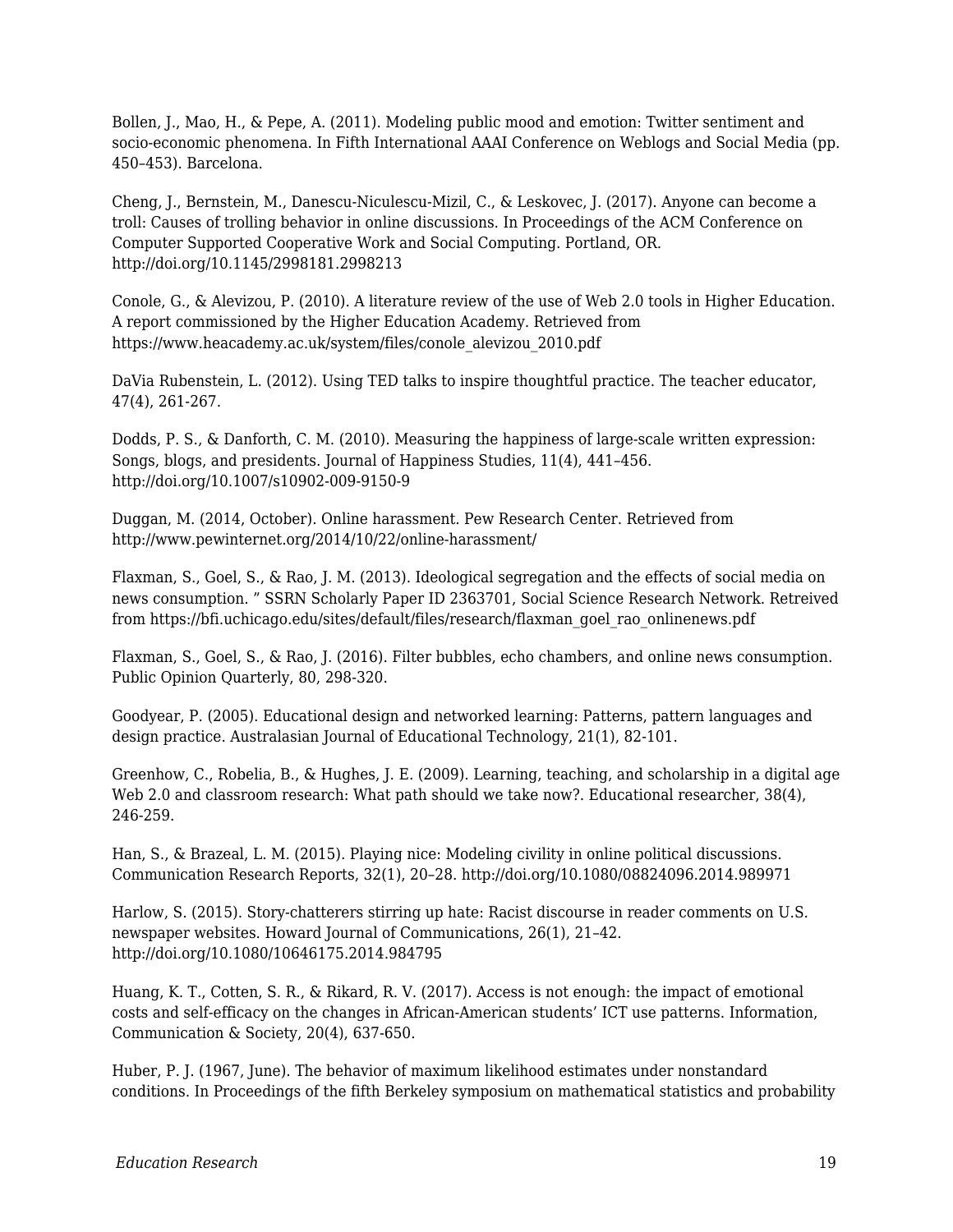(Vol. 1, No. 1, pp. 221-233).

Hughey, M. W., & Daniels, J. (2013). Racist comments at online news sites: a methodological dilemma for discourse analysis. Media, Culture & Society, 35(3), 332–347. http://doi.org/10.1177/0163443712472089

Jenkins, H. (2006a). Convergence culture: Where old and new media collide. New York, NY: NYU press.

Jenkins, H. (2006b). Fans, bloggers, and gamers: Exploring participatory culture. New York, NY: NYU Press.

Kramer, A. D. I. (2010). An unobtrusive behavioral model of "gross national happiness." Proceedings of the SIGCHI Conference on Human Factors in Computing Systems, 287–290. http://doi.org/10.1145/1753326.1753369

Ksiazek, T. B., Peer, L., & Lessard, K. (2016). User engagement with online news: Conceptualizing interactivity and exploring the relationship between online news videos and user comments. New Media & Society, 18(3), 502–520. [https://edtechbooks.org/-ffg](https://www.google.com/url?q=http://doi.org/10.1177/1461444814545073&sa=D&ust=1578985895422000)

Kwon, K. H., & Gruzd, A. (2017). Is aggression contagious online? A case of swearing on Donald Trump's campaign videos on YouTube. In Proceedings of the 50th Hawaii International Conference on System Sciences. Retrieved from http://scholarspace.manoa.hawaii.edu/handle/10125/41417

Lenhart, A., Ybarra, M., Zickuhr, K., & Price-Feeney, M. (2016). Online harassment, digital abuse, and cyberstalking in America. New York: Data & Society Research Institute.

Little, R. J., & Rubin, D. B. (2014). Statistical analysis with missing data. John Wiley & Sons.

Luke, D. A. (2004). Multilevel modeling (Vol. 143). Sage.

Lowenthal, P. R., Dunlap, J. C., & Stitson, P. (2016). Creating an intentional web presence: Strategies for every educational technology professional. TechTrends, 60(4), 320-329.

Muddiman, A., & Stroud, N. J. (2017). News values, cognitive biases, and partisan incivility in comment sections. Journal of Communication, 1–24. http://doi.org/10.1111/jcom.12312

Muthén, L.K. and Muthén, B.O. (1998-2015). Mplus User's Guide. Seventh Edition. Los Angeles, CA: Muthén & Muthén

Muthén, B. O., & Satorra, A. (1995). Complex sample data in structural equation modeling. Sociological methodology, 25, 267-316.

Oksanen, A., Garcia, D., Sirola, A., Näsi, M., Kaakinen, M., Keipi, T., & Räsänen, P. (2015). Proanorexia and anti-pro-anorexia videos on YouTube: Sentiment analysis of user responses. Journal of medical Internet research, 17(11).

Pang, B., & Lee, L. (2008). Opinion mining and sentiment analysis. Foundations and Trends in Information Retrieval, 2(1–2), 1–135.

Pang, B., Lee, L., & Vaithyanathan, S. (2002). Thumbs up?: Sentiment classification using machine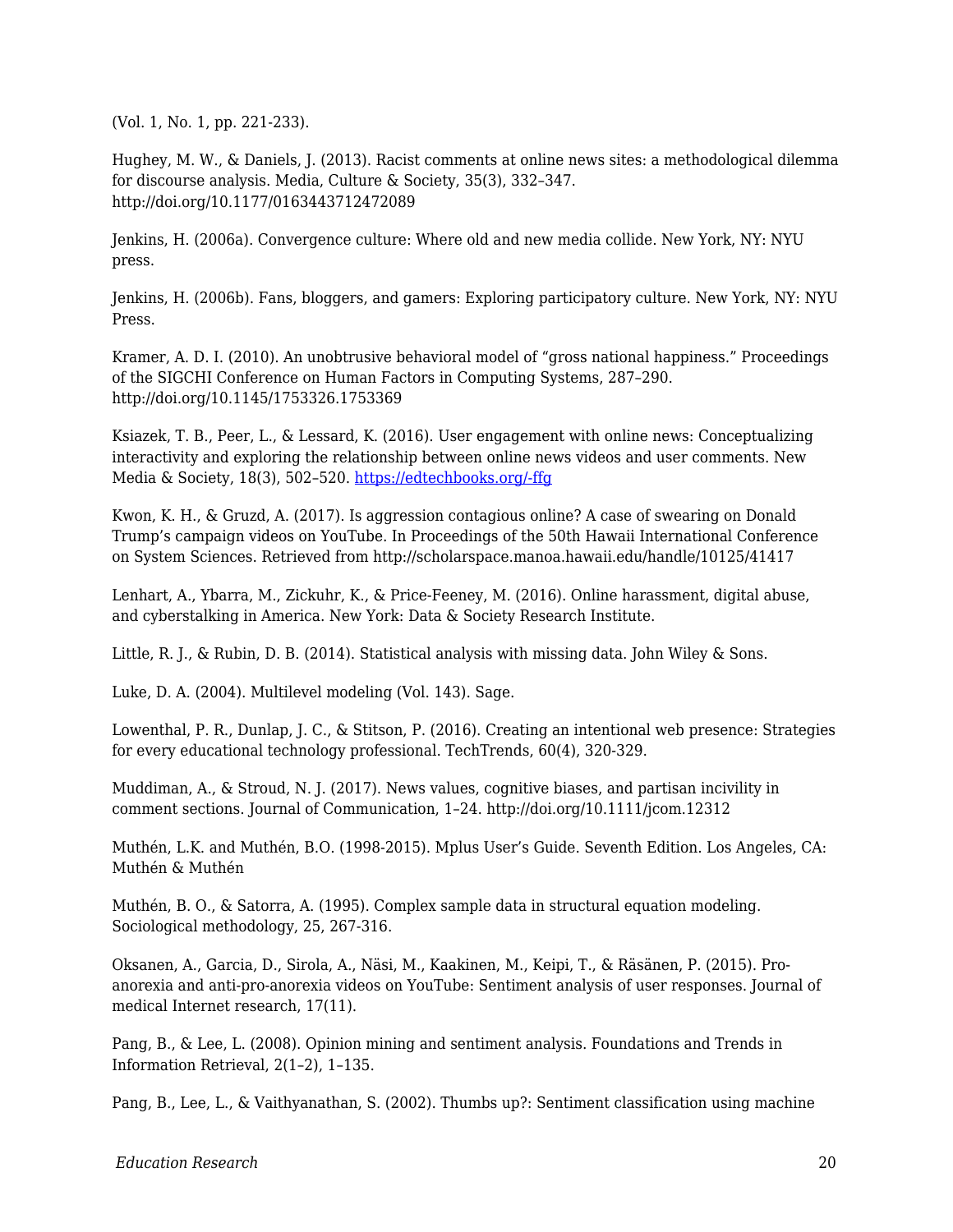learning techniques. In Proceedings of the Conference on Empirical Methods in Natural Language Processing (pp. 79–86). Stroudsburg, PA. http://doi.org/10.3115/1118693.1118704

Reader, B. (2012). Free press vs. free speech? The rhetoric of "Civility" in regard to anonymous online comments. Journalism & Mass Communication Quarterly, 89(3), 495–513. http://doi.org/10.1177/1077699012447923

Robinson, L., Cotten, S. R., Ono, H., Quan-Haase, A., Mesch, G., Chen, W., ... & Stern, M. J. (2015). Digital inequalities and why they matter. Information, Communication & Society, 18(5), 569-582.

Romanelli, F., Cain, J., & McNamara, P. J. (2014). Should TED talks be teaching us something?. American journal of pharmaceutical education, 78(6), 113.

Shirky, C. (2008). Here comes everybody: The power of organizing without organizations. New York, NY: Penguin.

Steeples, C., Jones, C., & Goodyear, P. (2002). Beyond e-learning: A future for networked learning. In C. Steeples & C. Jones (Eds.), Networked learning: Perspectives and issues (pp. 323-341). London: Springer.

Tess, P. A. (2013). The role of social media in higher education classes (real and virtual)–A literature review. Computers in Human Behavior, 29(5), A60-A68.

Thelwall, M., Buckley, K., & Paltoglou, G. (2011). Sentiment in Twitter events. Journal of the American Society for Information Science and Technology, 62(2), 406–418. [https://edtechbooks.org/-xWS](https://www.google.com/url?q=http://doi.org/10.1002/asi.21462&sa=D&ust=1578985895426000)

Tsou, A., Thelwall, M., Mongeon, P., & Sugimoto, C. R. (2014). A community of curious souls: an analysis of commenting behavior on TED talks videos. PloS one, 9(4), e93609.

Turney, P. D. (2002). Thumbs up or thumbs down? Semantic orientation applied to unsupervised classification of reviews. In Proceedings of the 40th Annual Meeting of the Association for Computational Linguistics (ACL) (pp. 417–424). Philadelphia, PA. http://doi.org/10.3115/1073083.1073153

Van Dijk, J. (2012). The network society (3rd ed.). Thousand Oaks, CA: Sage.

Veletsianos, G., & Kimmons, R. (2012). Networked participatory scholarship: Emergent technocultural pressures toward open and digital scholarship in online networks. Computers & Education, 58(2), 766-774.

Yates, S., Kirby, J., & Lockley, E. (2015). Digital media use: differences and inequalities in relation to class and age. Sociological research online, 20(4), 12.

Walther, J. B., Deandrea, D., Kim, J., & Anthony, J. C. (2010). The influence of online comments on perceptions of antimarijuana public service announcements on YouTube. Human Communication Research, 36(4), 469–492. http://doi.org/10.1111/j.1468-2958.2010.01384.x

Wang, J., & Wang, X. (2012). Structural equation modeling: Applications using Mplus. John Wiley & Sons.